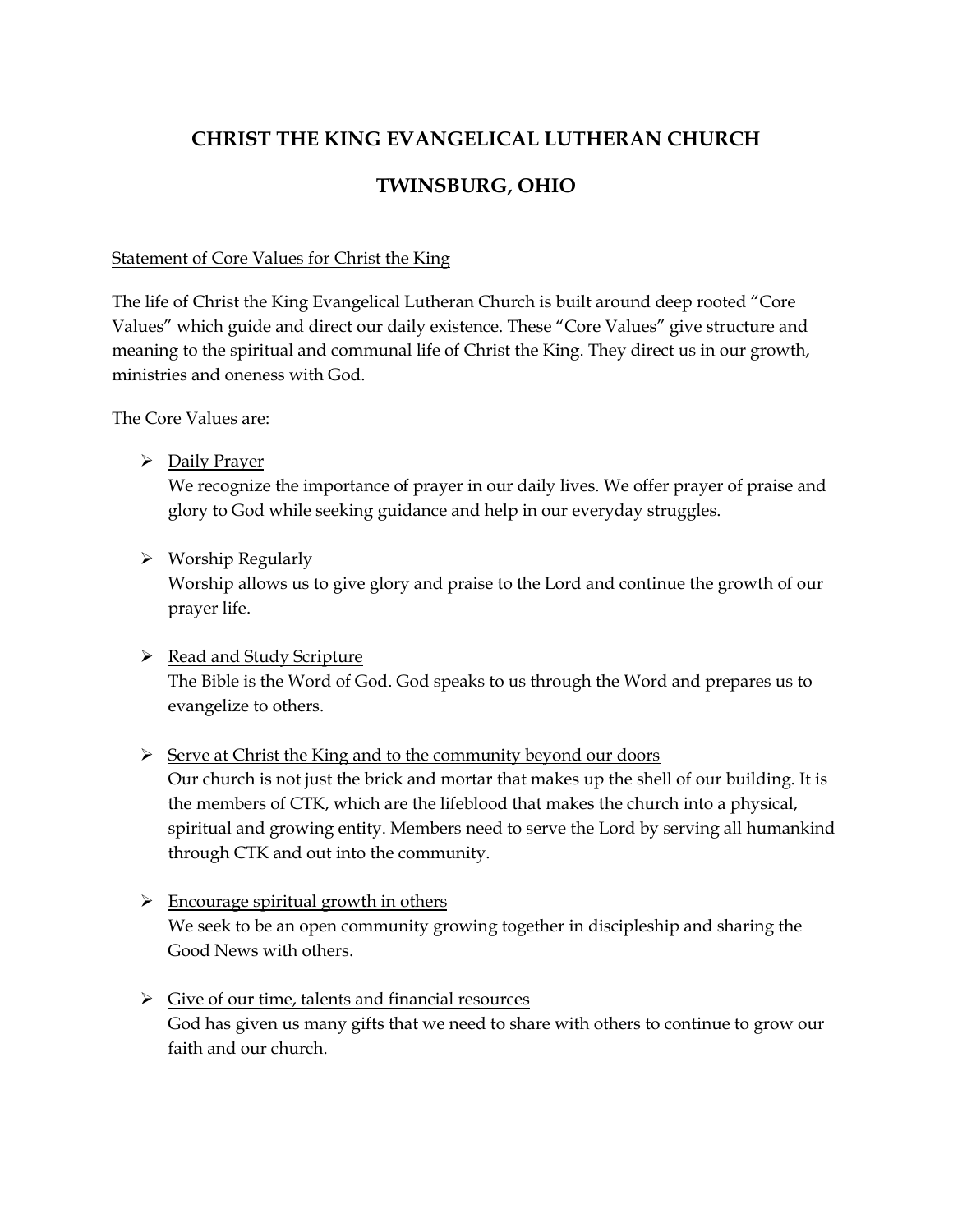# **CHRIST THE KING EVANGELICAL LUTHERAN CHURCH**

# **TWINSBURG, OHIO**

**CONSTITUTION**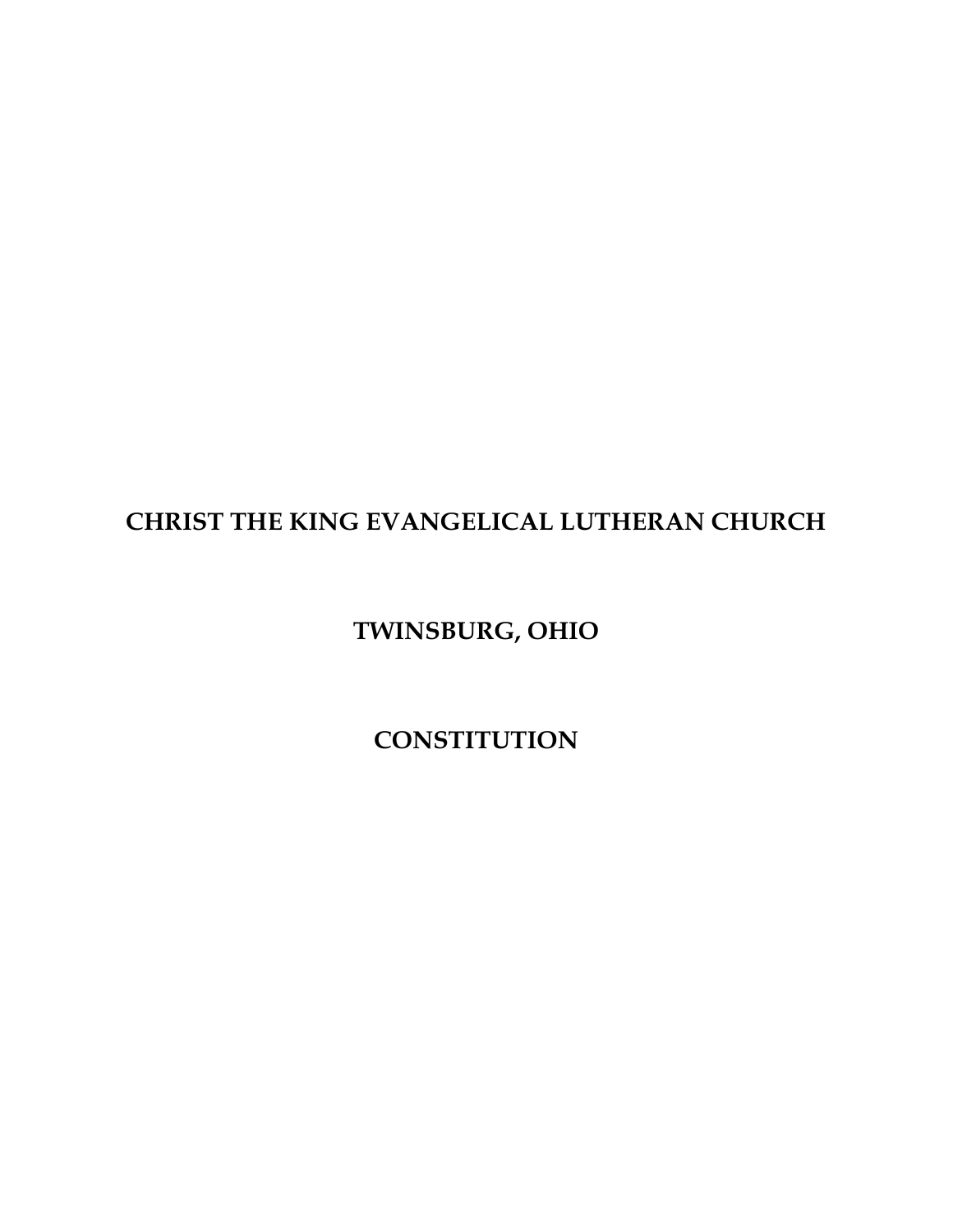| <b>TABLE OF CONTENTS</b> |
|--------------------------|
|--------------------------|

| <b>BYLAWS</b> |  |
|---------------|--|
|               |  |
|               |  |
|               |  |
|               |  |
|               |  |
|               |  |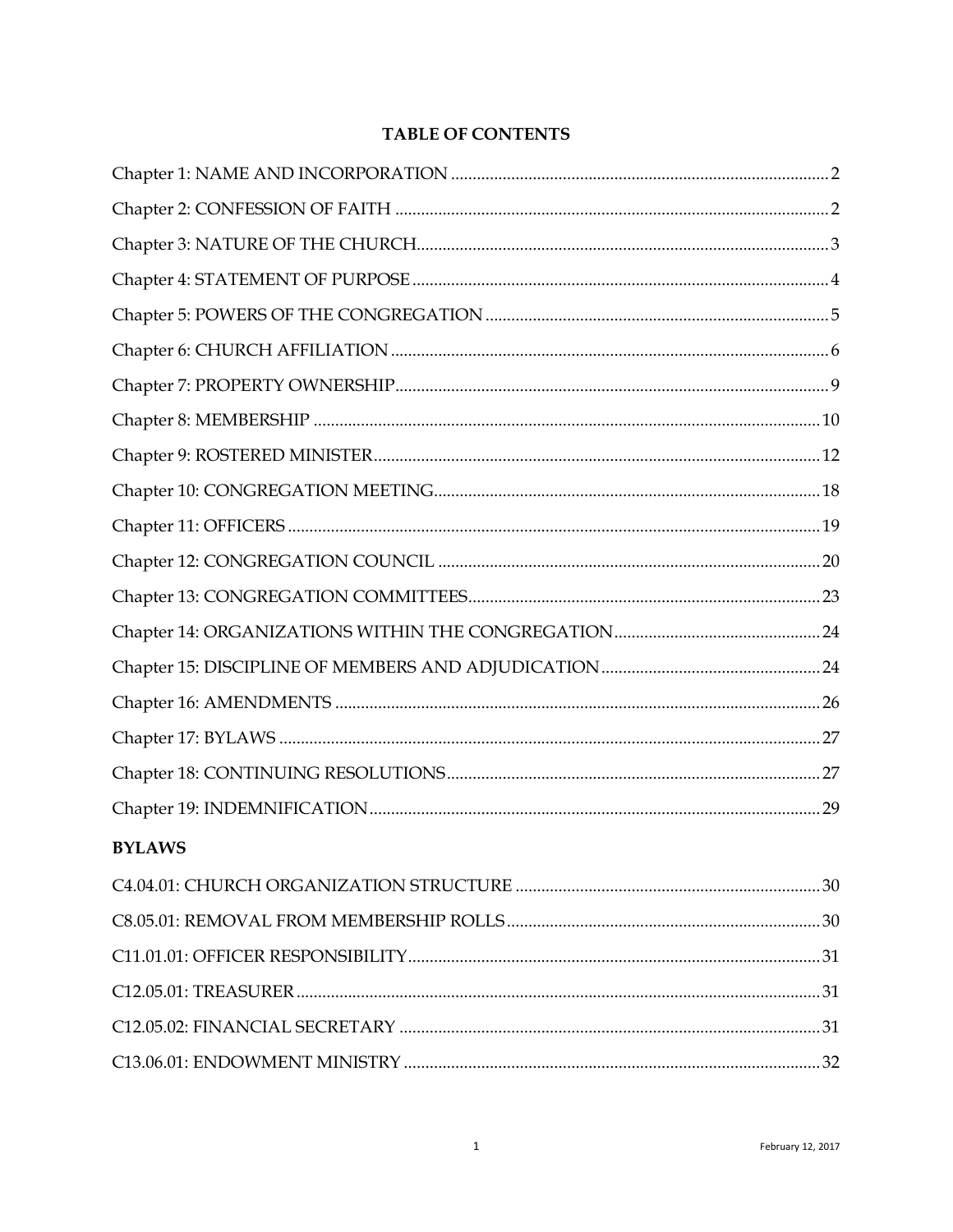PREAMBLE We, baptized members of the Church of Christ, responding in faith to the call of the Holy Spirit through the Gospel, desiring to unite together to preach the Word, administer the sacraments, and carry out God's mission, do hereby adopt this constitution and solemnly pledge ourselves to be governed by its provisions. In the name of the Father and of the Son and of the Holy Spirit.

## <span id="page-3-0"></span>Chapter 1: NAME AND INCORPORATION

- C1.01.<sup>1</sup> The name of this congregation shall be CHRIST THE KING EVANGELICAL LUTHERAN CHURCH.
- C1.02. For the purpose of this constitution and the accompanying bylaws, the congregation of CHRIST THE KING EVANGELICAL LUTHERAN CHURCH is hereinafter designated as "this congregation."
- <span id="page-3-1"></span>C1.11. This congregation shall be incorporated under the laws of the State of Ohio.

## Chapter 2: CONFESSION OF FAITH

- \*C2.01. This congregation confesses the Triune God, Father, Son, and Holy Spirit.
- \*C2.02. This congregation confesses Jesus Christ as Lord and Savior and the Gospel as the power of God for the salvation of all who believe.
	- a. Jesus Christ is the Word of God incarnate, through whom everything was made and through whose life, death, and resurrection God fashions a new creation.
	- b. The proclamation of God's message to us as both Law and Gospel is the Word of God, revealing judgment and mercy through word and deed, beginning with the Word in creation, continuing in the history of Israel, and centering in all its fullness in the person and work of Jesus Christ.
	- c. The canonical Scriptures of the Old and New Testaments are the written Word of God. Inspired by God's Spirit speaking through their authors, they record and announce God's revelation centering in Jesus Christ. Through them God's Spirit speaks to us to create and sustain Christian faith and fellowship for service in the world.
- \*C2.03. This congregation accepts the canonical Scriptures of the Old and New Testaments as the inspired Word of God and the authoritative source and norm of its proclamation, faith, and life.
- \*C2.04. This congregation accepts the Apostles', Nicene, and Athanasian Creeds as true declarations of the faith of this congregation.

 $\overline{a}$ 

<sup>1</sup> Section and subsection numbers *not* in brackets indicate unaltered text from the *Model Constitution for Congregations of the Evangelical Lutheran Church in America* (2016).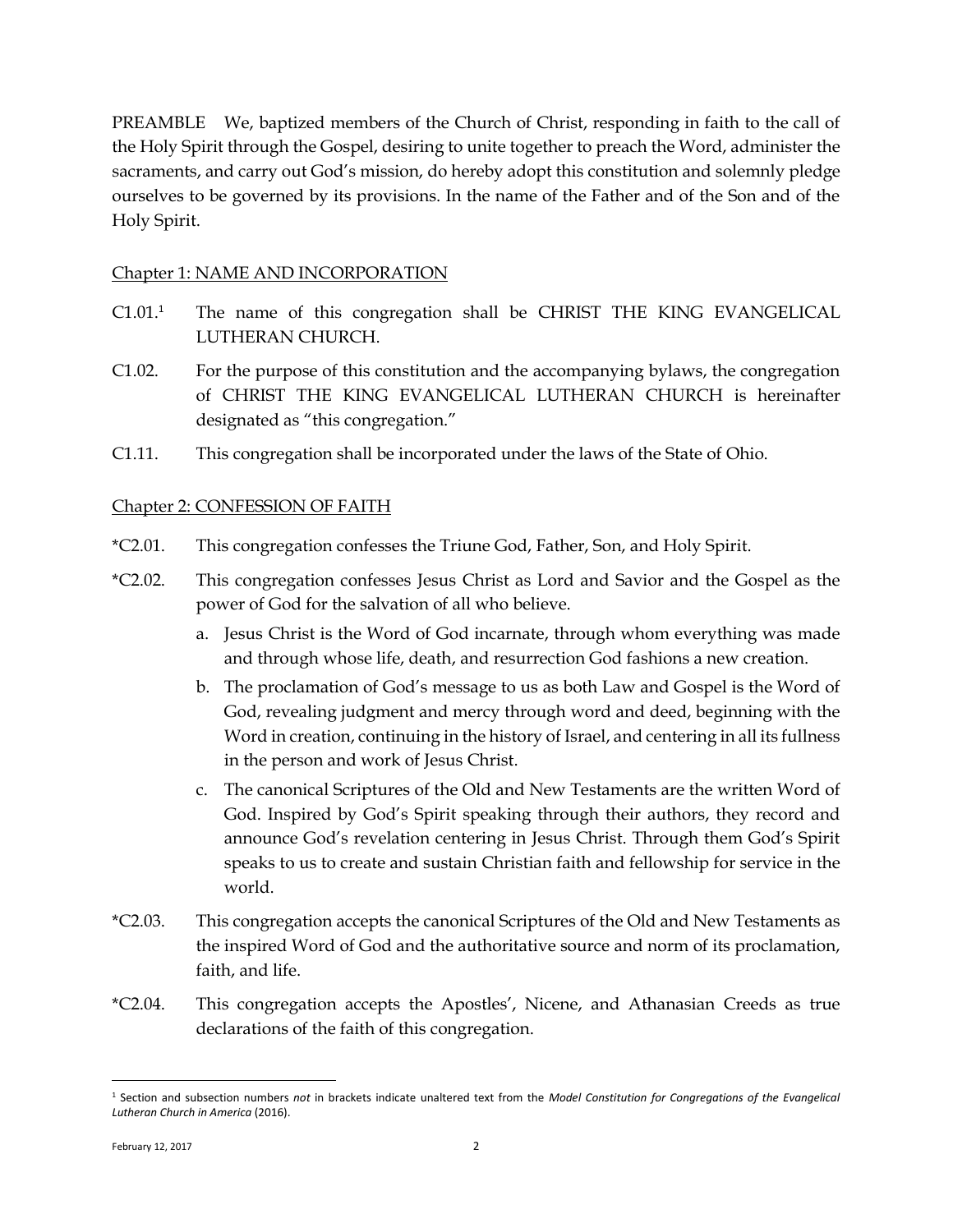- \*C2.05. This congregation accepts the Unaltered Augsburg Confession as a true witness to the Gospel, acknowledging as one with it in faith and doctrine all churches that likewise accept the teachings of the Unaltered Augsburg Confession.
- \*C2.06. This congregation accepts the other confessional writings in the Book of Concord, namely, the Apology of the Augsburg Confession, the Smalcald Articles and the Treatise, the Small Catechism, the Large Catechism, and the Formula of Concord, as further valid interpretations of the faith of the Church.
- \*C2.07. This congregation confesses the Gospel, recorded in the Holy Scripture and confessed in the ecumenical creeds and Lutheran confessional writings, as the power of God to create and sustain the Church for God's mission in the world.

### <span id="page-4-0"></span>Chapter 3: NATURE OF THE CHURCH

- \*C3.01. All power in the Church belongs to our Lord Jesus Christ, its head. All actions of this congregation are to be carried out under his rule and authority.
- \*C3.02. This church confesses the one, holy, catholic, and apostolic Church and is resolved to serve Christian unity throughout the world.
- \*C3.03. The Church exists both as an inclusive fellowship and as local congregations gathered for worship and Christian service. Congregations find their fulfillment in the universal community of the Church, and the universal Church exists in and through congregations. The Evangelical Lutheran Church in America, therefore, derives its character and powers both from the sanction and representation of its congregations and from its inherent nature as an expression of the broader fellowship of the faithful. In length, it acknowledges itself to be in the historic continuity of the communion of saints; in breadth, it expresses the fellowship of believers and congregations in our day.
- \*C3.04. This church, inspired and led by the Holy Spirit, participates in The Lutheran World Federation as a global communion of churches, engaging in faithful witness to the gospel of Jesus Christ and in service for the sake of God's mission in the world.
- \*C3.05. The name Evangelical Lutheran Church in America (ELCA or "this church") as used herein refers in general references to this whole church, including its three expressions: congregations, synods, and the churchwide organization. The name Evangelical Lutheran Church in America is also the name of the corporation of the churchwide organization to which specific references may be made herein.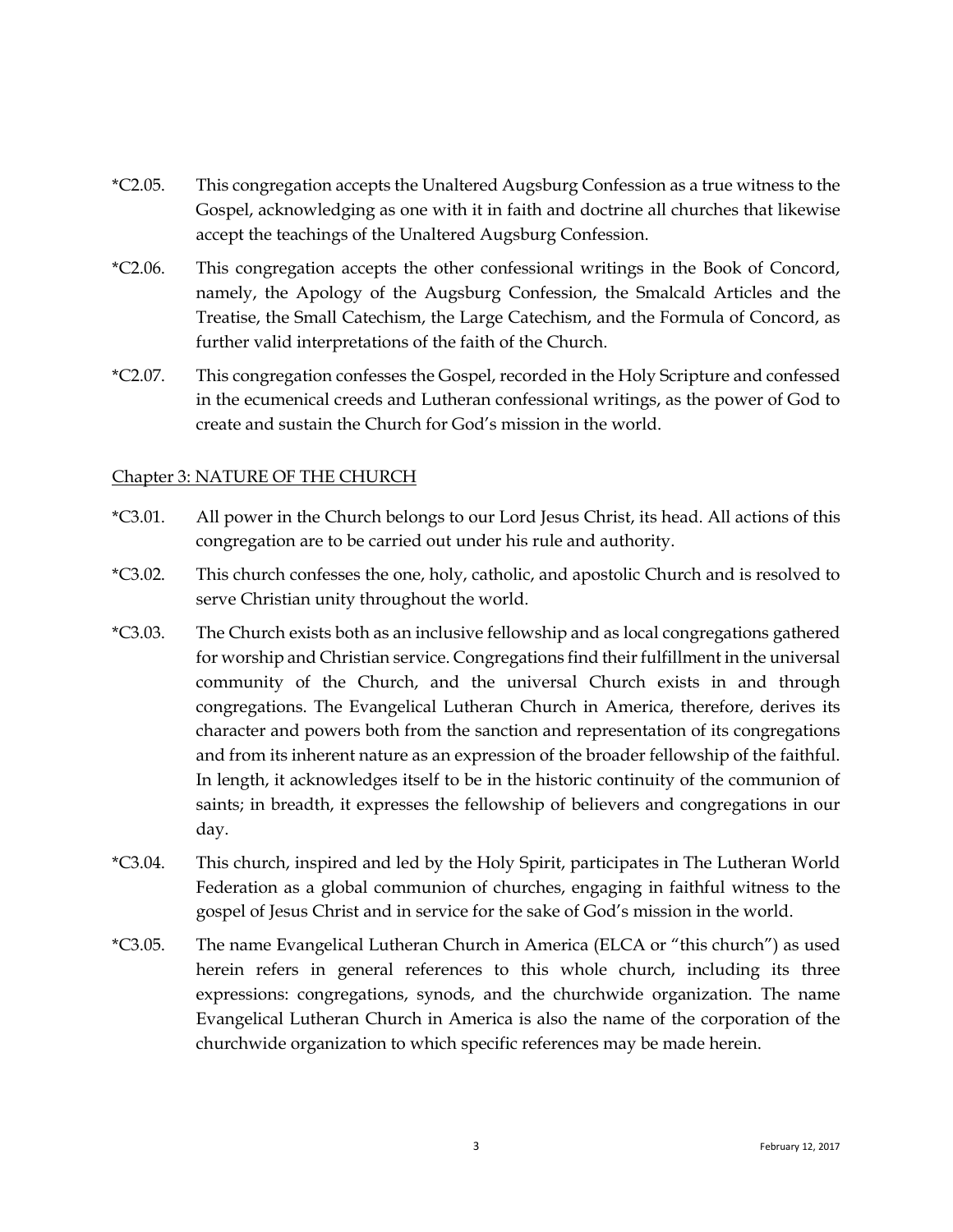#### <span id="page-5-0"></span>Chapter 4: STATEMENT OF PURPOSE

- \*C4.01. The Church is a people created by God in Christ, empowered by the Holy Spirit, called and sent to bear witness to God's creative, redeeming, and sanctifying activity in the world.
- \*C4.02. To participate in God's mission, this congregation as a part of the Church shall:
	- a. Worship God in proclamation of the Word and administration of the sacraments and through lives of prayer, praise, thanksgiving, witness, and service.
	- b. Proclaim God's saving Gospel of justification by grace for Christ's sake through faith alone, according to the apostolic witness in the Holy Scripture, preserving and transmitting the Gospel faithfully to future generations.
	- c. Carry out Christ's Great Commission by reaching out to all people to bring them to faith in Christ and by doing all ministry with a global awareness consistent with the understanding of God as Creator, Redeemer, and Sanctifier of all.
	- d. Serve in response to God's love to meet human needs, caring for the sick and the aged, advocating dignity and justice for all people, working for peace and reconciliation among the nations, standing with the poor and powerless, and committing itself to their needs.
	- e. Nurture its members in the Word of God so as to grow in faith and hope and love, to see daily life as the primary setting for the exercise of their Christian calling, and to use the gifts of the Spirit for their life together and for their calling in the world.
	- f. Manifest the unity given to the people of God by living together in the love of Christ and by joining with other Christians in prayer and action to express and preserve the unity which the Spirit gives.
- \*C4.03. To fulfill these purposes, this congregation shall:
	- a. Provide services of worship at which the Word of God is preached and the sacraments are administered.
	- b. Provide pastoral care and assist all members to participate in this ministry.
	- c. Challenge, equip, and support all members in carrying out their calling in their daily lives and in their congregation.
	- d. Teach the Word of God.
	- e. Witness to the reconciling Word of God in Christ, reaching out to all people.
	- f. Respond to human need, work for justice and peace, care for the sick and the suffering, and participate responsibly in society.
	- g. Motivate its members to provide financial support for the congregation's ministry and the ministry of other parts of the Evangelical Lutheran Church in America.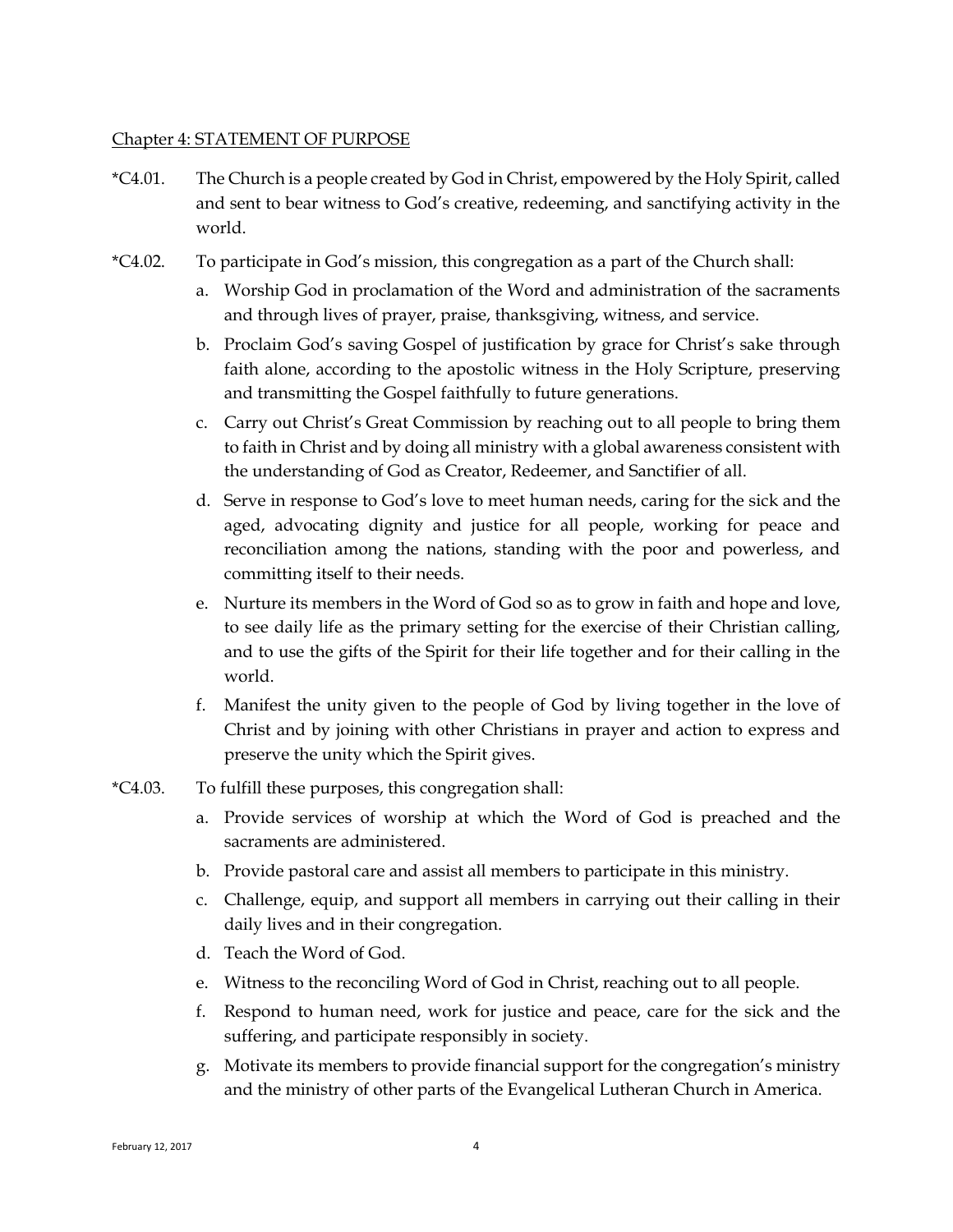- h. Foster and participate in interdependent relationships with other congregations, the synod, and the churchwide organization of the Evangelical Lutheran Church in America.
- i. Foster and participate in ecumenical relationships consistent with churchwide policy.
- \*C4.04. This congregation shall develop an organizational structure to be described in the bylaws. The Congregation Council shall prepare descriptions of the responsibilities of each committee, task force, or other organizational group and shall review their actions. Such descriptions shall be contained in continuing resolutions in the section on the Congregation Committees.
- \*C4.05. This congregation shall, from time to time, adopt a mission statement which will provide specific direction for its programs.
- \*C4.06. References herein to the nature of the relationship between the three expressions of this church—congregations, synods, and the churchwide organization—as being interdependent or as being in a partnership relationship describe the mutual responsibility of these expressions in God's mission and the fulfillment of the purposes of this church as described in this chapter, and do not imply or describe the creation of partnerships, co-ventures, agencies, or other legal relationships recognized in civil law.

### <span id="page-6-0"></span>Chapter 5: POWERS OF THE CONGREGATION

- \*C5.01. The powers of this congregation are those necessary to fulfill its purpose.
- \*C5.02. The powers of this congregation are vested in the Congregation Meeting called and conducted as provided in this constitution and bylaws.
- \*C5.03. Only such authority as is delegated to the Congregation Council or other organizational units in this congregation's governing documents is recognized. All remaining authority is retained by the congregation. The congregation is authorized to:
	- a. call a pastor as provided in Chapter 9;
	- b. terminate the call of a pastor as provided in Chapter 9;
	- c. call a minister of Word and Service;
	- d. terminate the call of a minister of Word and Service in conformity with the constitution of the Evangelical Lutheran Church in America;
	- e. adopt amendments to the constitution, as provided in Chapter 16, amendments to the bylaws, as specified in Chapter 17, and continuing resolutions, as provided in Chapter 18;
	- f. approve the annual budget;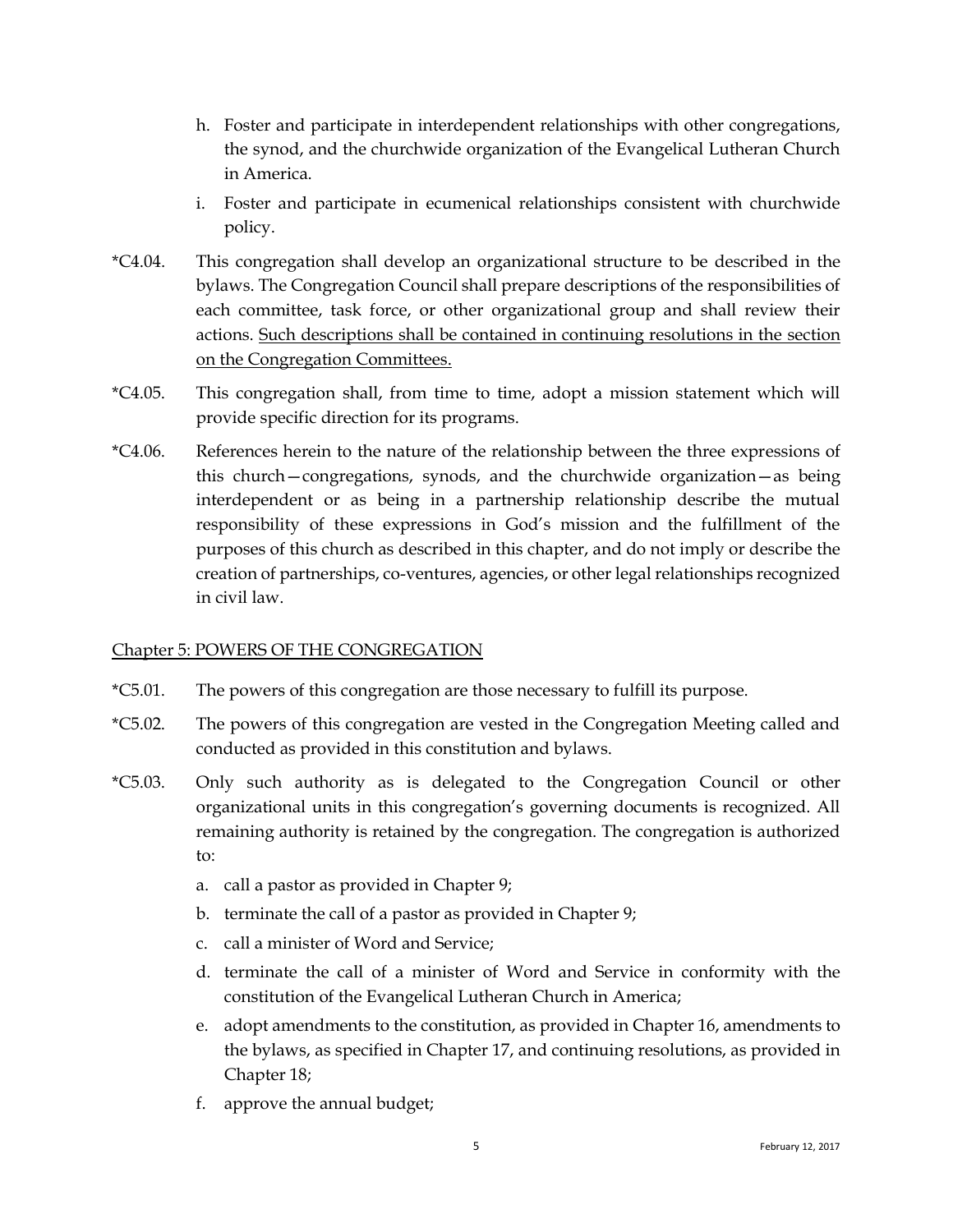- g. acquire real and personal property by gift, devise, purchase, or other lawful means;
- h. hold title to and use its property for any and all activities consistent with its purpose;
- i. sell, mortgage, lease, transfer, or otherwise dispose of its property by any lawful means;
- j. elect its Congregation Council, and require them to carry out their duties in accordance with the constitution, bylaws, and continuing resolutions; and
- k. terminate its relationship with the Evangelical Lutheran Church in America as provided in Chapter 6.
- **\***C5.04**.** This congregation shall choose from among its voting members laypersons to serve as voting members of the Synod Assembly as well as persons to represent it at meetings of any conference, cluster, coalition, or other area subdivision of which it is a member. The number of persons to be elected by the congregation and other qualifications shall be as prescribed in guidelines established by the Northeastern Ohio Synod of the Evangelical Lutheran Church in America.
- C5.05. This congregation shall have a mission endowment fund that will operate as specified in this congregation's **bylaws**.<sup>2</sup> The purpose of the mission endowment fund is to provide for mission work beyond the operational budget of this congregation.

# <span id="page-7-0"></span>Chapter 6: CHURCH AFFILIATION

- \*C6.01. This congregation shall be an interdependent part of the Evangelical Lutheran Church in America or its successor, and of the Northeastern Ohio Synod of the Evangelical Lutheran Church in America. This congregation is subject to the discipline of the Evangelical Lutheran Church in America.
- \*C6.02. This congregation accepts the Confession of Faith and agrees to the purposes of the Evangelical Lutheran Church in America and shall act in accordance with them.
- \*C6.03. This congregation acknowledges its relationship with the Evangelical Lutheran Church in America in which:
	- a. This congregation agrees to be responsible for its life as a Christian community.
	- b. This congregation pledges its financial support and participation in the life and mission of the Evangelical Lutheran Church in America.
	- c. This congregation agrees to call pastoral leadership from the roster of Ministers of Word and Sacrament of the Evangelical Lutheran Church in America in accordance with its call procedures except in special circumstances and with the

 $\overline{a}$ 

<sup>2</sup> Underlined text indicates alternative words or phrases selected or congregation-specific required entries from the *Model Constitution for Congregations of the Evangelical Lutheran Church in America* (2016).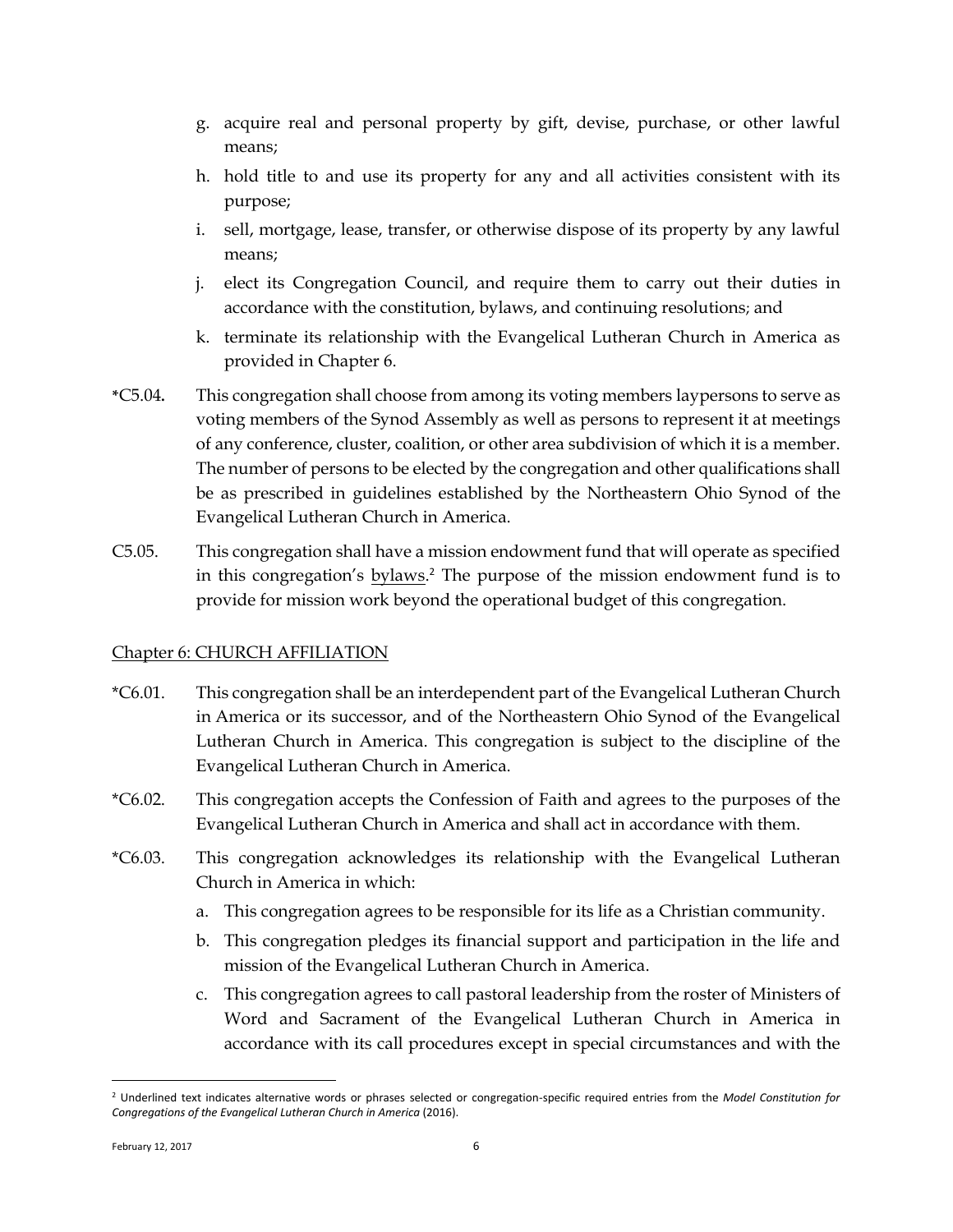approval of the bishop of the synod. These special circumstances are limited either to calling a candidate approved for the roster of Ministers of Word and Sacrament of the Evangelical Lutheran Church in America or to contracting for pastoral services with a minister of Word and Sacrament of a church body with which the Evangelical Lutheran Church in America officially has established a relationship of full communion.

- d. This congregation agrees to consider ministers of Word and Service for call to other staff positions in the congregation according to the procedures of the Evangelical Lutheran Church in America.
- e. This congregation agrees to file this constitution and any subsequent changes to this constitution with the synod for review to ascertain that all of its provisions are in agreement with the constitution and bylaws of the Evangelical Lutheran Church in America and with the constitution of the synod.
- \*C6.04. Affiliation with the Evangelical Lutheran Church in America may be terminated as follows:
	- a. This congregation takes action to dissolve.
	- b. This congregation ceases to exist.
	- c. This congregation is removed from membership in the Evangelical Lutheran Church in America according to the procedures for discipline of the Evangelical Lutheran Church in America.
	- d. This congregation follows the procedures outlined in \*C6.05.
- \*C6.05. This congregation may terminate its relationship with the Evangelical Lutheran Church in America by the following procedure:
	- a. A resolution indicating the intent to terminate its relationship must be adopted at a legally called and conducted special meeting of the congregation by a two-thirds vote of the voting members present. Such meeting may be held no sooner than thirty (30) days after written notice of the meeting is received by the bishop of the synod, during which time the congregation shall consult with the bishop and the bishop's designees, if any. The times and manner of the consultation shall be determined by the bishop in consultation with the Congregation Council. Unless he or she is a voting member of the congregation, the bishop and the bishop's designees, if any, shall have voice but not vote at the meeting.
	- b. The secretary of the congregation shall submit a copy of the resolution to the bishop, attesting that the special meeting was legally called and conducted and certifying the outcome of the vote, and shall mail a copy of the resolution to voting members of the congregation. This notice shall be submitted within ten (10) days after the resolution has been adopted.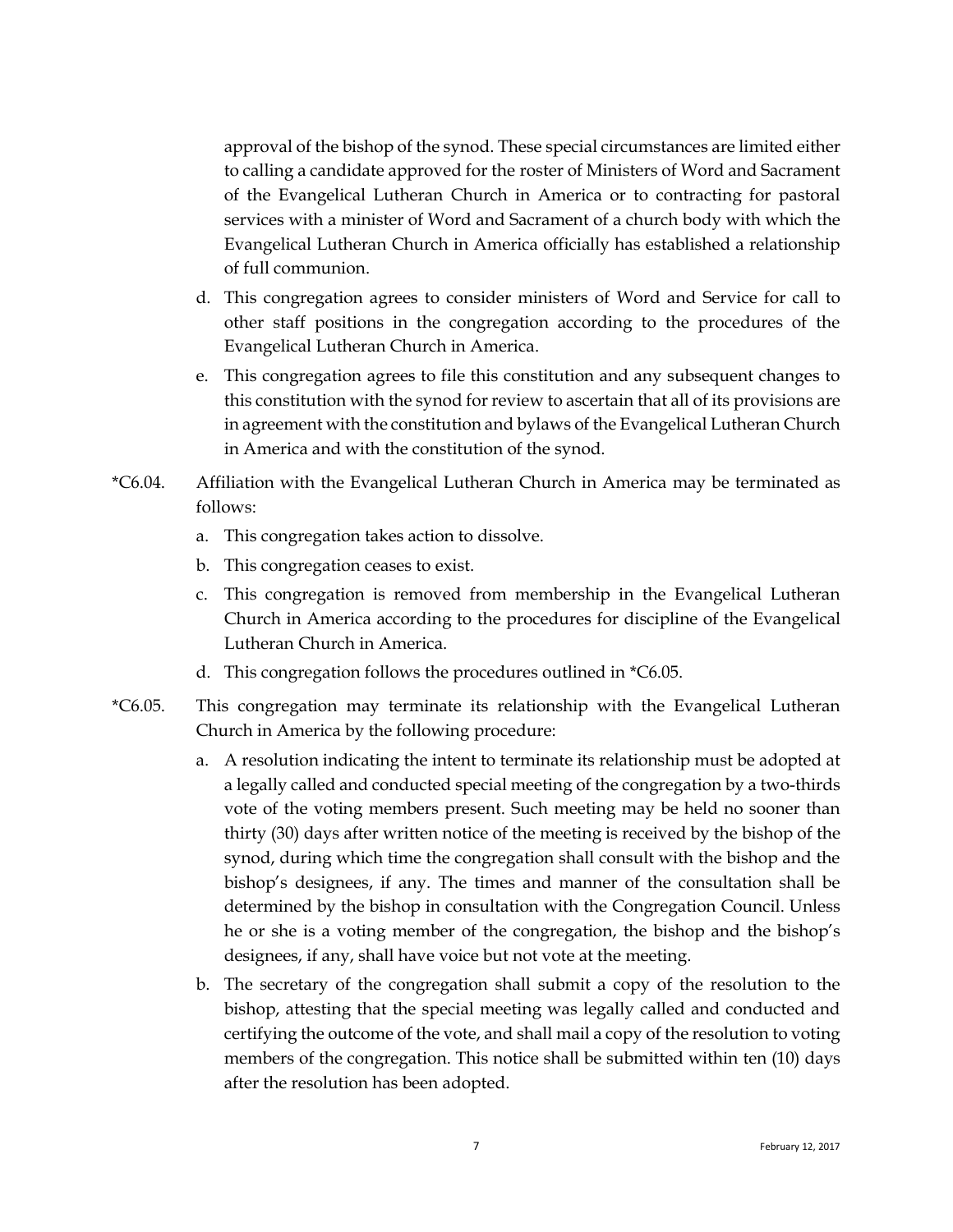- c. The bishop of the synod and the congregation shall continue in consultation, as specified in paragraph a. above, during a period of at least ninety (90) days after receipt by the synod of the notice as specified in paragraph b. above.
- d. If the congregation, after such consultation, still seeks to terminate its relationship, such action may be taken at a legally called and conducted special meeting by a two-thirds vote of the voting members present. Notice of the meeting shall be mailed to all voting members and to the bishop at least ten (10) days in advance of the meeting. Unless he or she is a voting member of the congregation, the bishop and the bishop's designees, if any, shall have voice but not vote at the meeting.
- e. A copy of the resolution, attesting that the special meeting was legally called and conducted and certifying the outcome of the vote, shall be sent to the bishop within ten (10) days after the resolution has been adopted, at which time the relationship between the congregation and this church shall be terminated subject to paragraphs g., h., and i. below. Unless this notification to the bishop also certifies that the congregation has voted by a two-thirds vote to affiliate with another Lutheran denomination, the congregation will be conclusively presumed to be an independent or non-Lutheran church.
- f. Notice of termination shall be forwarded by the bishop to the secretary of the ELCA, who shall report the termination to the Churchwide Assembly.
- g. This congregation shall abide by these covenants by and among the three expressions of this church:
	- 1) Congregations seeking to terminate their relationship with this church which fail or refuse to comply with each of the foregoing provisions in \*C6.05. shall be required to receive Synod Council approval before terminating their membership in this church.
	- 2) Congregations which had been members of the Lutheran Church in America shall be required, in addition to complying with the foregoing provisions in \*C6.05., to receive synodical approval before terminating their membership in this church.
	- 3) Congregations established by the Evangelical Lutheran Church in America shall be required, in addition to complying with the foregoing provisions in \*C6.05., to satisfy all financial obligations to this church and receive Synod Council approval before terminating their membership in this church.
- h. If this congregation fails to achieve the required two-thirds vote of voting members present at the congregation's first meeting as specified in paragraph a. above, another special meeting to consider termination of relationship with this church may be called no sooner than  $s$ ix  $(6)$  months after that first meeting. If this congregation fails to achieve the required two-thirds vote of voting members present at the congregation's second meeting as specified in paragraph d. above,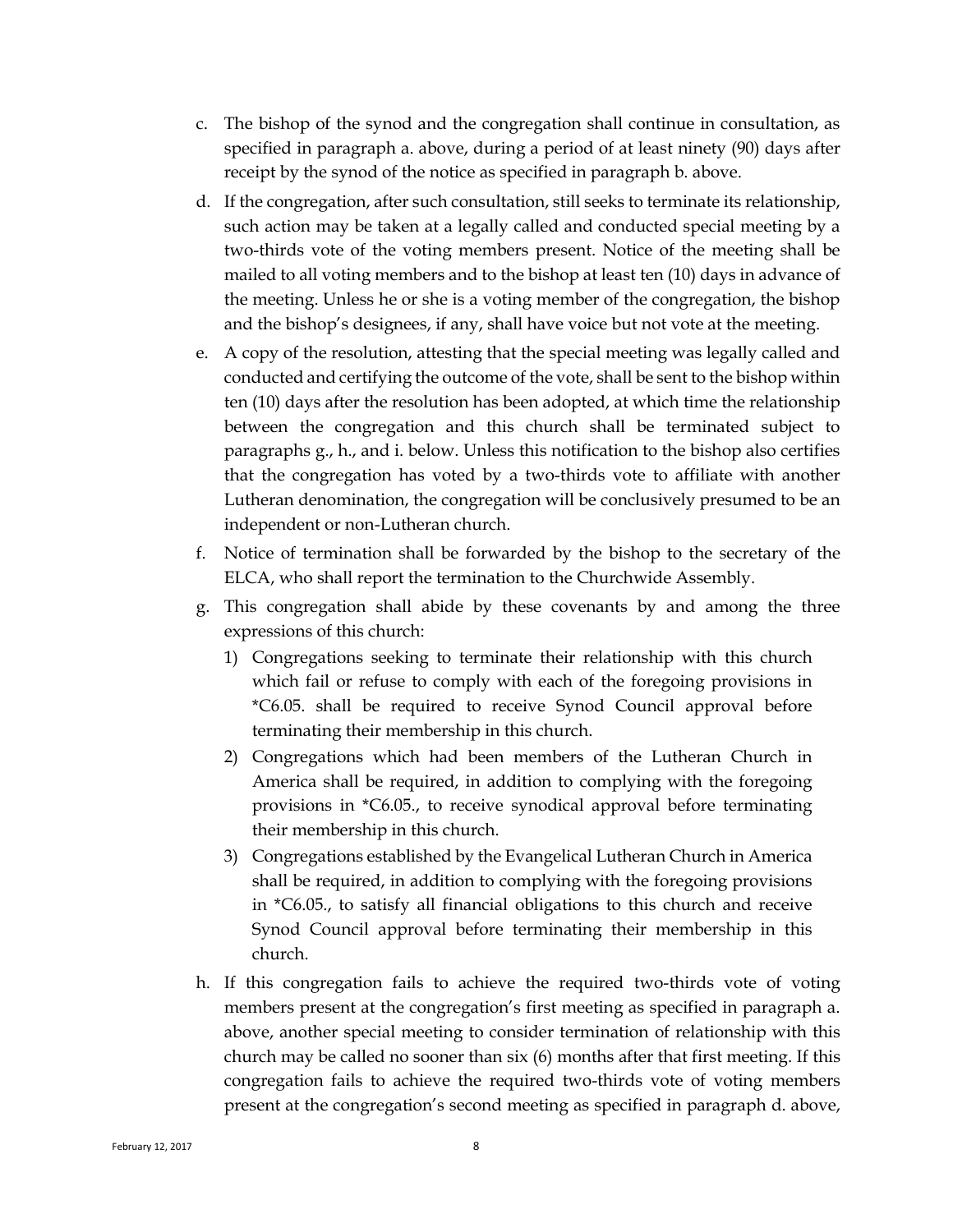another attempt to consider termination of relationship with this church must follow all requirements of \*C6.05. and may begin no sooner than six (6) months after that second meeting.

- \*C6.06. If this congregation considers relocation, it shall confer with the bishop of the synod in which it is territorially located and the appropriate unit of the churchwide organization before any steps are taken leading to such action. The approval of the Synod Council shall be received before any such action is effected.
- \*C6.07. If this congregation considers developing an additional site to be used regularly for worship, it shall confer with the bishop of the synod in which it is territorially located and the appropriate unit of the churchwide organization before any steps are taken leading to such action.

#### <span id="page-10-0"></span>Chapter 7: PROPERTY OWNERSHIP

- \*C7.01. If this congregation ceases to exist, title to undisposed property shall pass to the Northeastern Ohio Synod of the Evangelical Lutheran Church in America.
- \*C7.02. If this congregation is removed from membership in the Evangelical Lutheran Church in America according to its procedure for discipline, title to property shall continue to reside in this congregation.
- \*C7.03. If two-thirds of the voting members of this congregation present at a legally called and conducted special meeting of this congregation vote to transfer to another Lutheran church body, title to property shall continue to reside in this congregation, provided the process for termination of relationship in \*C6.05. has been followed. Before this congregation takes action to transfer to another Lutheran church body, it shall consult with representatives of the Northeastern Ohio Synod.
- \*C7.04. If two-thirds of the voting members of this congregation present at a legally called and conducted special meeting of this congregation vote to become independent or relate to a non-Lutheran church body and have followed the process for termination of relationship in \*C6.05., title to property of this congregation shall continue to reside in this congregation only with the consent of the Synod Council. The Synod Council, after consultation with this congregation by the established synodical process, may give approval to the request to become independent or to relate to a non-Lutheran church body, in which case title shall remain with the majority of this congregation. If the Synod Council fails to give such approval, title shall remain with those members who desire to continue as a congregation of the Evangelical Lutheran Church in America.
- C7.05. Notwithstanding the provisions of \*C7.02. and \*C7.03. above, where this congregation has received property from the synod pursuant to a deed or other instrument containing restrictions under provision 9.71.a. of the *Constitution, Bylaws, and*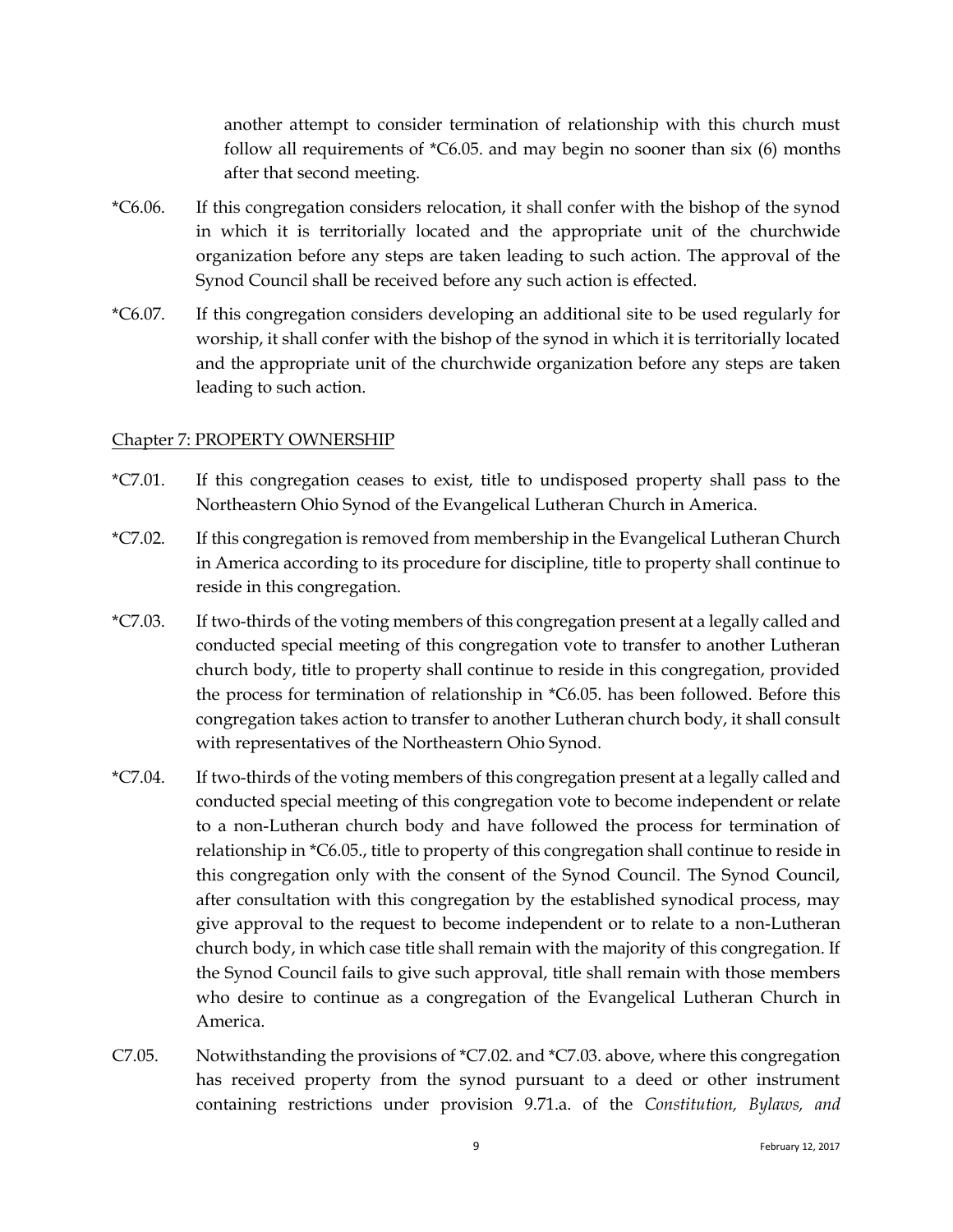*Continuing Resolutions of the Evangelical Lutheran Church in America*, this congregation accepts such restrictions and:

- a. Shall not transfer, encumber, mortgage, or in any way burden or impair any right, title, or interest in the property without prior approval of the Synod Council.
- b. Shall—upon written demand by the Synod Council, pursuant to †S13.23. of the constitution of the Northeastern Ohio Synod—reconvey and transfer all right, title, and interest in the property to the synod.

### <span id="page-11-0"></span>Chapter 8: MEMBERSHIP

- \*C8.01. Members of this congregation shall be those baptized persons on the roll of this congregation at the time that this constitution is adopted and those who are admitted thereafter and who have declared and maintain their membership in accordance with the provisions of this constitution and its bylaws.
- **\***C8.02. Members shall be classified as follows:
	- a. *Baptized* members are those persons who have been received by the Sacrament of Holy Baptism in this congregation, or, having been previously baptized in the name of the Triune God, have been received by certificate of transfer from other Lutheran congregations or by affirmation of faith.
	- b. *Confirmed* members are baptized persons who have been confirmed in this congregation, those who have been received by adult baptism or by transfer as confirmed members from other Lutheran congregations, or baptized persons received by affirmation of faith.
	- c. *Voting* members are confirmed members. Such confirmed members, during the current or preceding calendar year, shall have communed in this congregation and shall have made a contribution of record to this congregation. Members of this congregation who have satisfied these basic standards shall have the privilege of voice and vote at every regular and special meeting of the congregation as well as the other rights and privileges ascribed to voting members by the provisions of this constitution and its bylaws.
	- d. *Associate* members are persons holding membership in other Christian congregations who wish to retain such membership but desire to participate in the life and mission of this congregation. These individuals have all the privileges and duties of membership except voting rights or other rights and privileges ascribed to voting members by the provisions of this constitution and its bylaws.
	- e. *Seasonal* members are voting members of other ELCA congregations who wish to retain such membership but desire to participate in the life and mission of this congregation, including exercising limited voting rights in this congregation. The Congregation Council may grant seasonal membership to such persons provided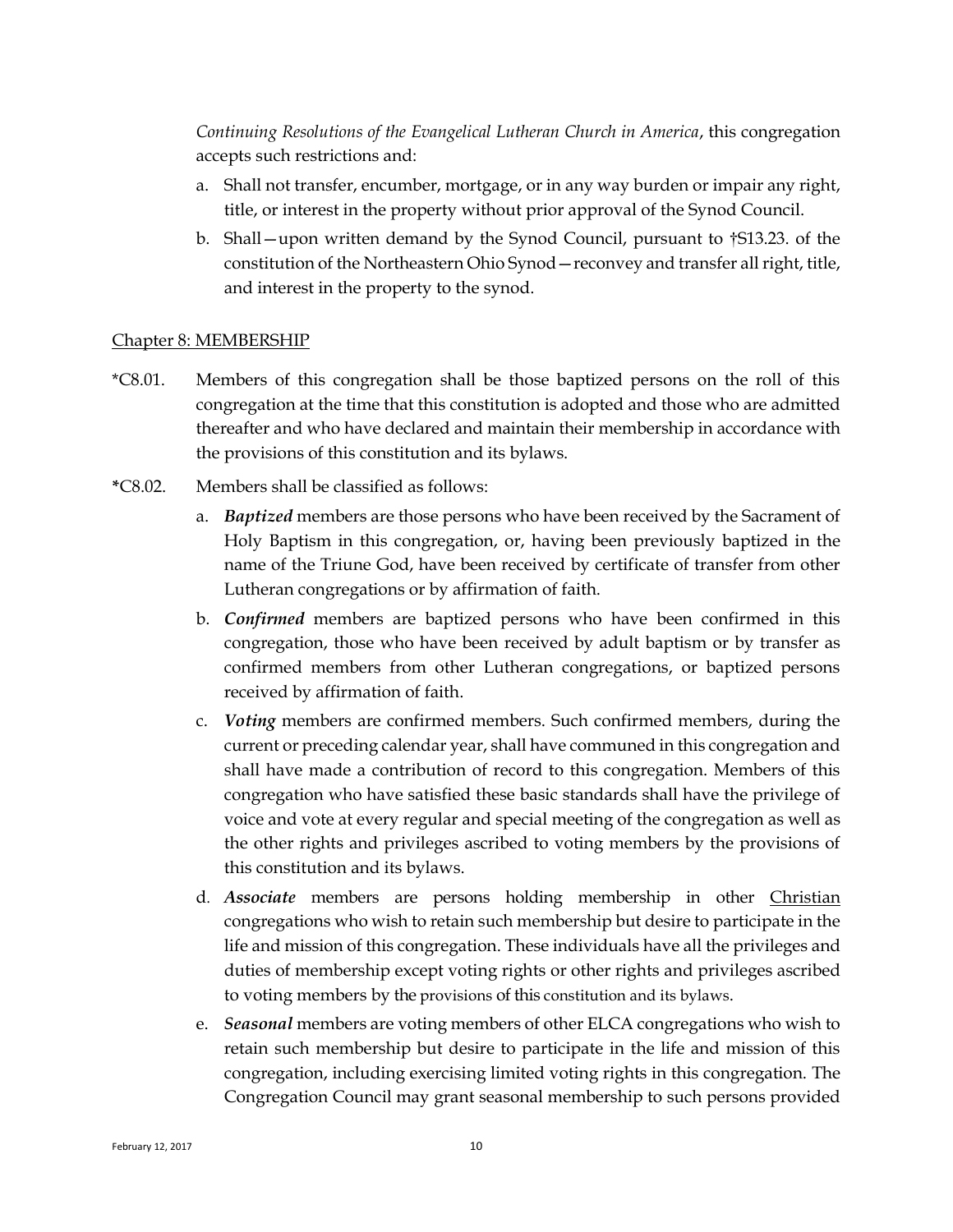that this congregation is a member of a synod where the Synod Council has approved seasonal member voting on its territory. Such seasonal members shall have all the privileges and duties of voting members except that:

- 1) they shall not be eligible for elected office in, or for membership on the Congregation Council or on a call committee of, this congregation;
- 2) they shall not have the right to vote on any matter concerning or affecting the call or termination of call of any minister of this congregation;
- 3) they shall not have the right to vote on any matter concerning or affecting the affiliation of this congregation with the ELCA;
- 4) they shall not be eligible to serve as voting members from this congregation of the Synod Assembly or the Churchwide Assembly;
- 5) they shall not, even if otherwise permitted by this congregation, vote by proxy or by absentee ballot; and
- 6) they shall not, within any two calendar month period, exercise voting rights in this congregation and in the congregation where they remain voting members.
- **\***C8.03. All applications for confirmed membership shall be submitted to and shall require the approval of the Congregation Council.
- **\***C8.04. It shall be the privilege and duty of members of this congregation to:
	- a. make regular use of the means of grace, both Word and sacraments;
	- b. live a Christian life in accordance with the Word of God and the teachings of the Lutheran church; and
	- c. support the work of this congregation, the synod, and the churchwide organization of the Evangelical Lutheran Church in America through contributions of their time, abilities, and financial support as biblical stewards.
- **\***C8.05. Membership in this congregation shall be terminated by any of the following:
	- a. death;
	- b. resignation;
	- c. transfer or release;
	- d. disciplinary action in accordance with ELCA constitutional provision 20.41. and the accompanying bylaws; or
	- e. removal from the roll due to inactivity in accordance with the provisions of this constitution and its bylaws. Such persons who have been removed from the roll of members shall remain persons for whom the Church has a continuing pastoral concern.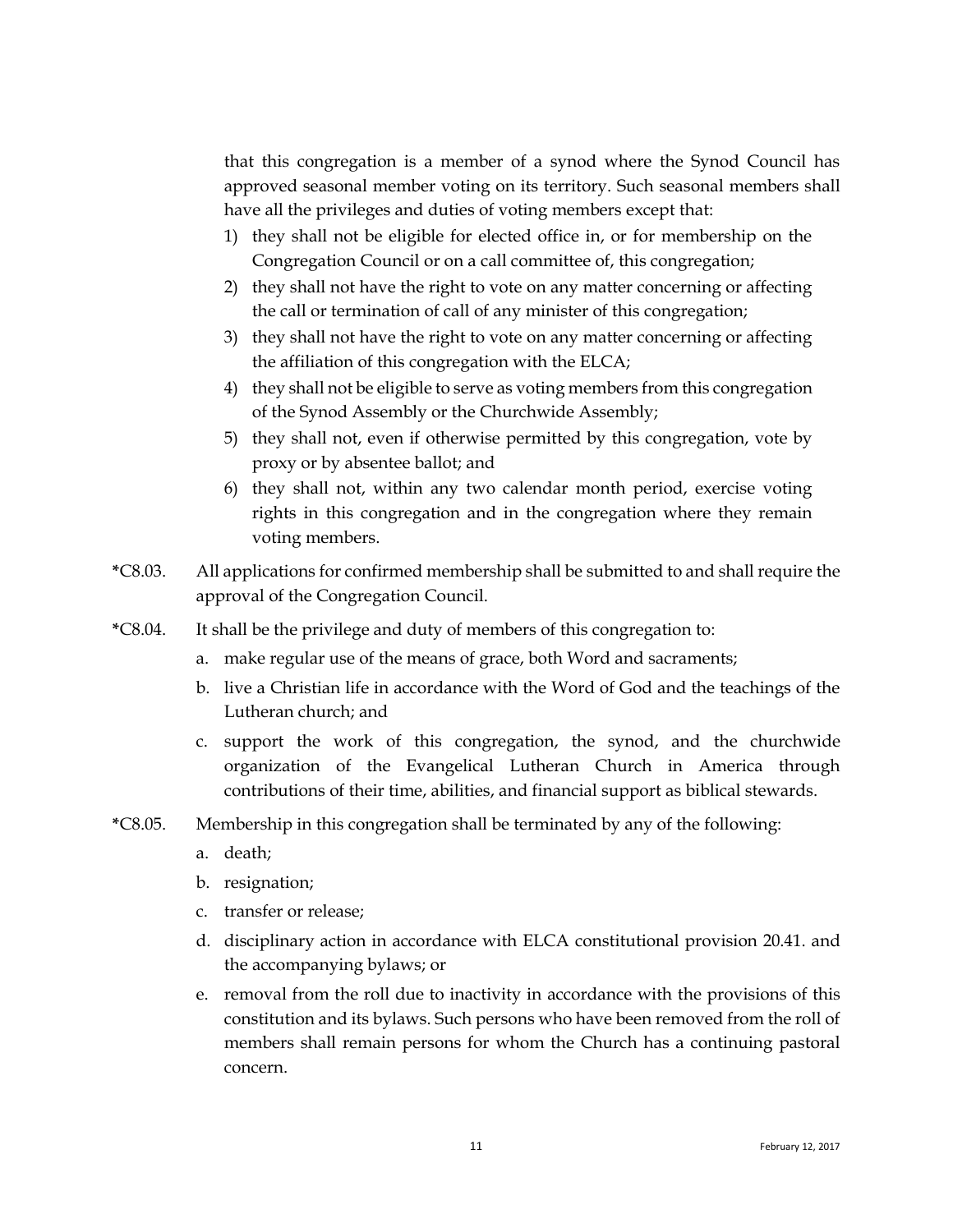#### <span id="page-13-0"></span>Chapter 9: ROSTERED MINISTER

- **\***C9.01**.** Authority to call a pastor shall be in this congregation by at least a two-thirds vote of voting members present and voting at a meeting legally called for that purpose. Before a call is issued, the officers, or a committee elected by this congregation to recommend the call, shall seek the advice and help of the bishop of the synod.
- \*C9.02. Only a member of the roster of Ministers of Word and Sacrament of the Evangelical Lutheran Church in America or a candidate for the roster of Ministers of Word and Sacrament who has been recommended for the congregation by the synodical bishop may be called as a pastor of this congregation.
- **\***C9.03. Consistent with the faith and practice of the Evangelical Lutheran Church in America,
	- a. Every minister of Word and Sacrament shall:
		- 1) preach the Word;
		- 2) administer the sacraments;
		- 3) conduct public worship;
		- 4) provide pastoral care;
		- 5) seek out and encourage qualified persons to prepare for the ministry of the Gospel;
		- 6) impart knowledge of this church and its wider ministry through distribution of its communications and publications;
		- 7) witness to the Kingdom of God in the community, in the nation, and abroad; and
		- 8) speak publicly to the world in solidarity with the poor and oppressed, calling for justice and proclaiming God's love for the world.
	- b. Each pastor with a congregational call shall, within the congregation:
		- 1) offer instruction, confirm, marry, visit the sick and distressed, and bury the dead;
		- 2) relate to all schools and organizations of this congregation;
		- 3) install regularly elected members of the Congregation Council;
		- 4) with the council, administer discipline; and
		- 5) endeavor to increase the support given by the congregation to the work of the ELCA churchwide organization and of the Northeastern Ohio Synod of the  $ELCA$
- **\***C9.04. The specific duties of the pastor, compensation, and other matters pertaining to the service of the pastor shall be included in a letter of call, which shall be attested by the bishop of the synod.
- \*C9.05. The provisions for termination of the mutual relationship between a minister of Word and Sacrament and this congregation shall be as follows: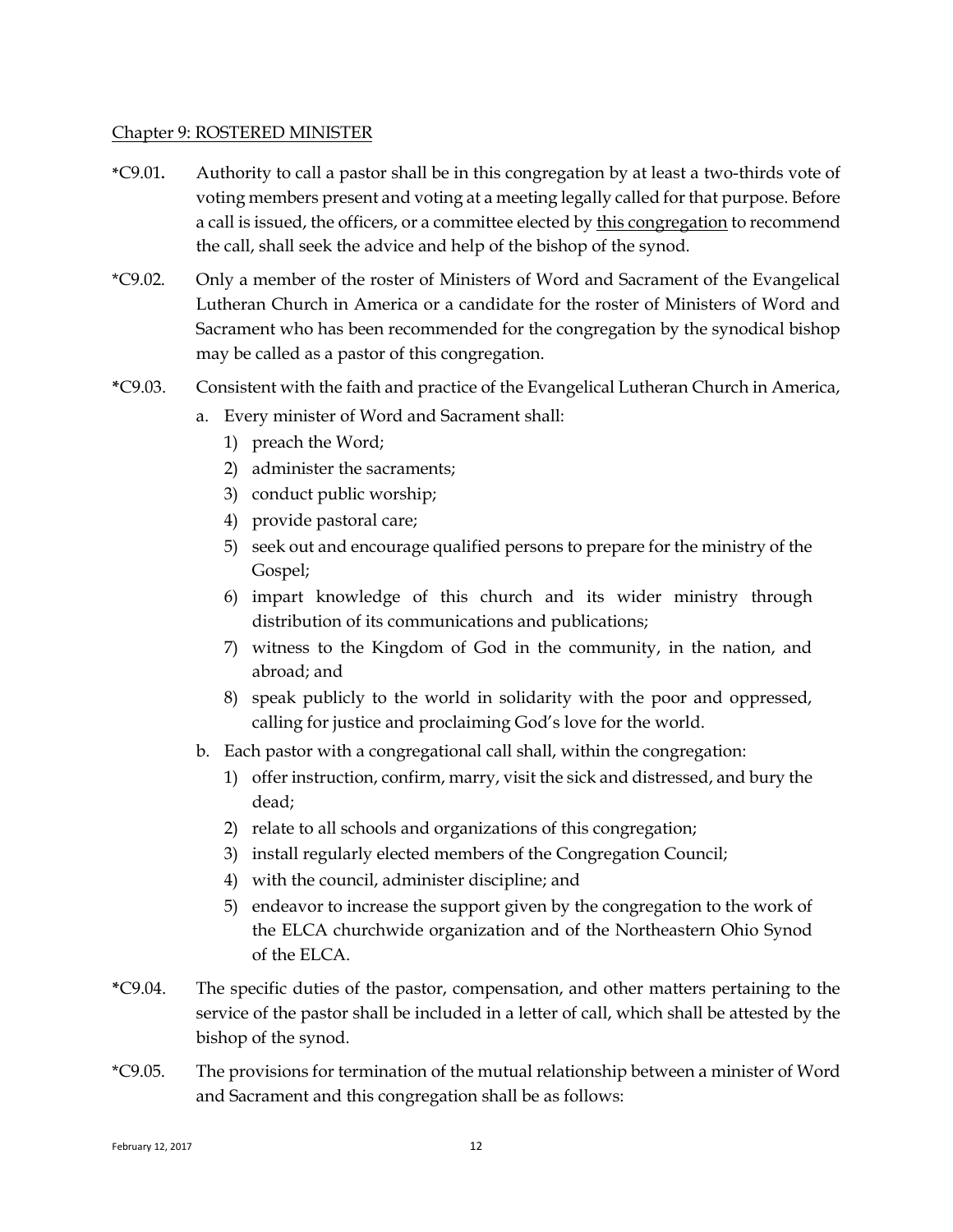- a. The call of this congregation, when accepted by a pastor, shall constitute a continuing mutual relationship and commitment, which shall be terminated only by death or, following consultation with the synodical bishop, for the following reasons:
	- 1) mutual agreement to terminate the call or the completion of a call for a specific term;
	- 2) resignation of the pastor, which shall become effective, unless otherwise agreed, no later than thirty (30) days after the date on which it was submitted;
	- 3) inability to conduct the pastoral office effectively in the congregation in view of local conditions;
	- 4) physical disability or mental incapacity of the pastor;
	- 5) suspension of the pastor through discipline for more than three  $(3)$  months;
	- 6) resignation or removal of the pastor from the roster of Ministers of Word and Sacrament of this church;
	- 7) termination of the relationship between this church and the congregation;
	- 8) dissolution of the congregation or the termination of a parish arrangement; or
	- 9) suspension of the congregation through discipline for more than six (6) months.
- b. When allegations of physical disability or mental incapacity of the pastor under paragraph a.4) above, or ineffective conduct of the pastoral office under paragraph a.3) above, have come to the attention of the bishop of this synod,
	- 1) the bishop in his or her sole discretion may investigate such conditions personally together with a committee of two rostered ministers and one layperson, or
	- 2) when such allegations have been brought to the synod's attention by an official recital of allegations by the Congregation Council or by a petition signed by at least one-third of the voting members of the congregation, the bishop personally shall investigate such conditions together with a committee of two rostered ministers and one layperson.
- c. In case of alleged physical disability or mental incapacity under paragraph a.4) above, the bishop's committee shall obtain and document competent medical opinion concerning the pastor's condition. When a disability or incapacity is evident to the committee, the bishop of this synod may declare the pastorate vacant. When the pastorate is declared vacant, the Synod Council shall list the pastor on the roster of Ministers of Word and Sacrament as disabled. Upon removal of the disability and the restoration of the pastor to health, the bishop shall take steps to enable the pastor to resume the ministry, either in the congregation last served or in another appropriate call.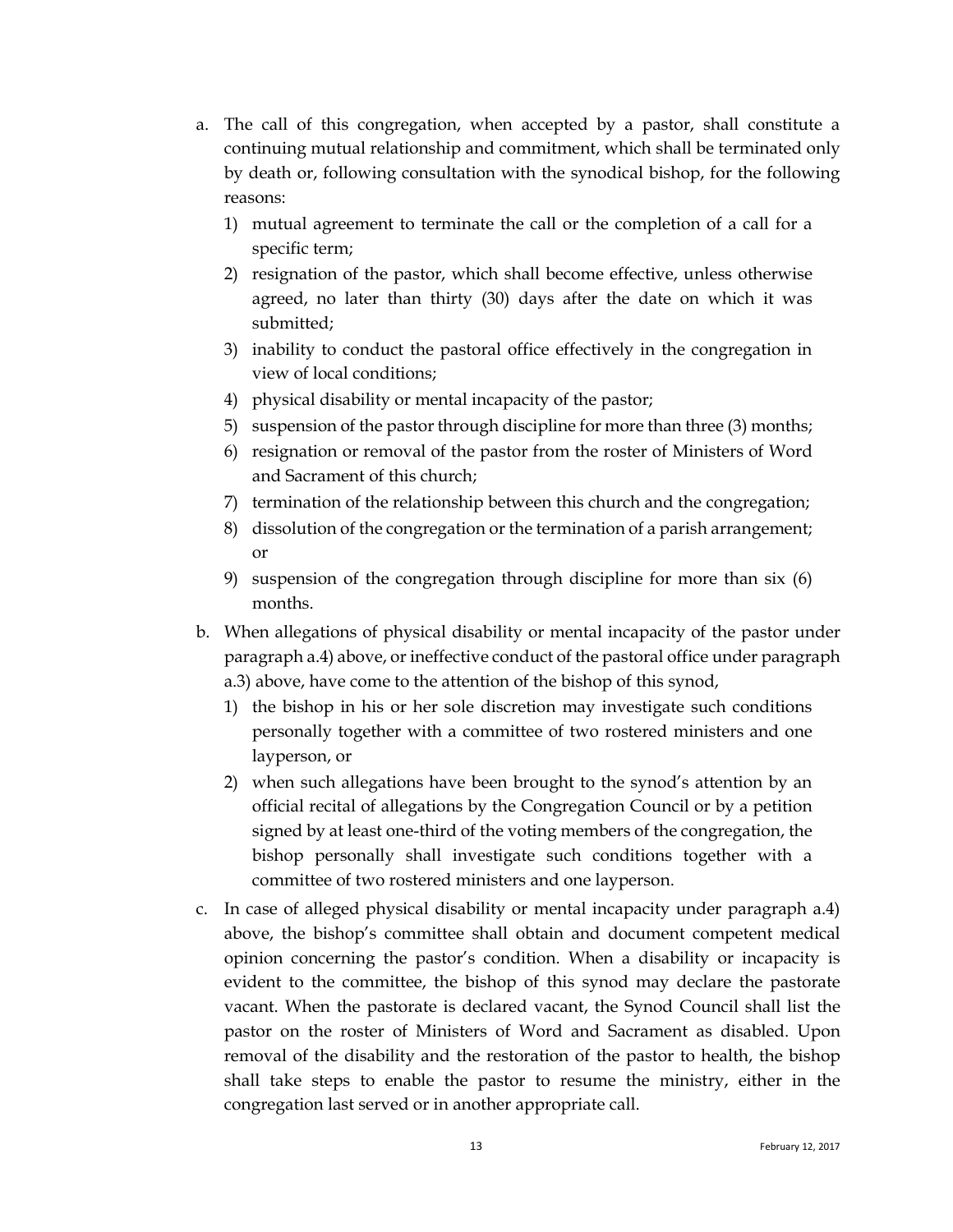- d. In the case of alleged local difficulties that imperil the effective functioning of the congregation under paragraph a.3) above, the bishop's committee shall endeavor to hear from all concerned persons, after which the bishop together with the committee shall present their recommendations first to the pastor and then to the congregation. The recommendations of the bishop's committee must address whether the pastor's call should come to an end and, if so, may suggest appropriate severance arrangements. The committee may also propose other actions that should be undertaken by the congregation and by the pastor, if appropriate. If the pastor and congregation agree to carry out such recommendations, no further action need be taken by the synod.
- e. If either party fails to assent to the recommendations of the bishop's committee concerning the pastor's call, the congregation may dismiss the pastor only at a legally called meeting after consultation with the bishop, either (a) by a two-thirds vote of the voting members present and voting where the bishop and the committee did not recommend termination of the call, or (b) by a majority vote of the voting members present and voting where the bishop and the committee recommended termination of the call.
- f. If, in the course of proceedings described in paragraph c. or paragraph d. above, the bishop's committee concludes that there may be grounds for discipline, the committee shall make recommendations concerning disciplinary action in accordance with the provisions of this church's constitution, bylaws, and continuing resolutions.
- **\***C9.06. At a time of pastoral vacancy, an interim pastor shall be appointed by the bishop of the synod with the consent of this congregation or the Congregation Council.
- **\***C9.07. During the period of service, an interim pastor shall have the rights and duties in the congregation of a regularly called pastor and may delegate the same in part to a supply pastor with the consent of the bishop of the synod and this congregation or Congregation Council. The interim pastor and any rostered minister providing assistance shall refrain from exerting influence in the selection of a pastor. Unless previously agreed upon by the Synod Council, an interim pastor is not available for a regular call to the congregation served.
- **\***C9.08. This congregation shall make satisfactory settlement of all financial obligations to a former pastor before calling a successor. A pastor shall make satisfactory settlement of all financial obligations to this congregation before beginning service in a call to another congregation or employment in another ministry setting related to the Evangelical Lutheran Church in America.
- **\***C9.09. When a pastor is called to serve in company with another pastor or pastors, the privileges and responsibilities of each pastor shall be specified in documents to accompany the call and to be drafted in consultation involving the pastors, the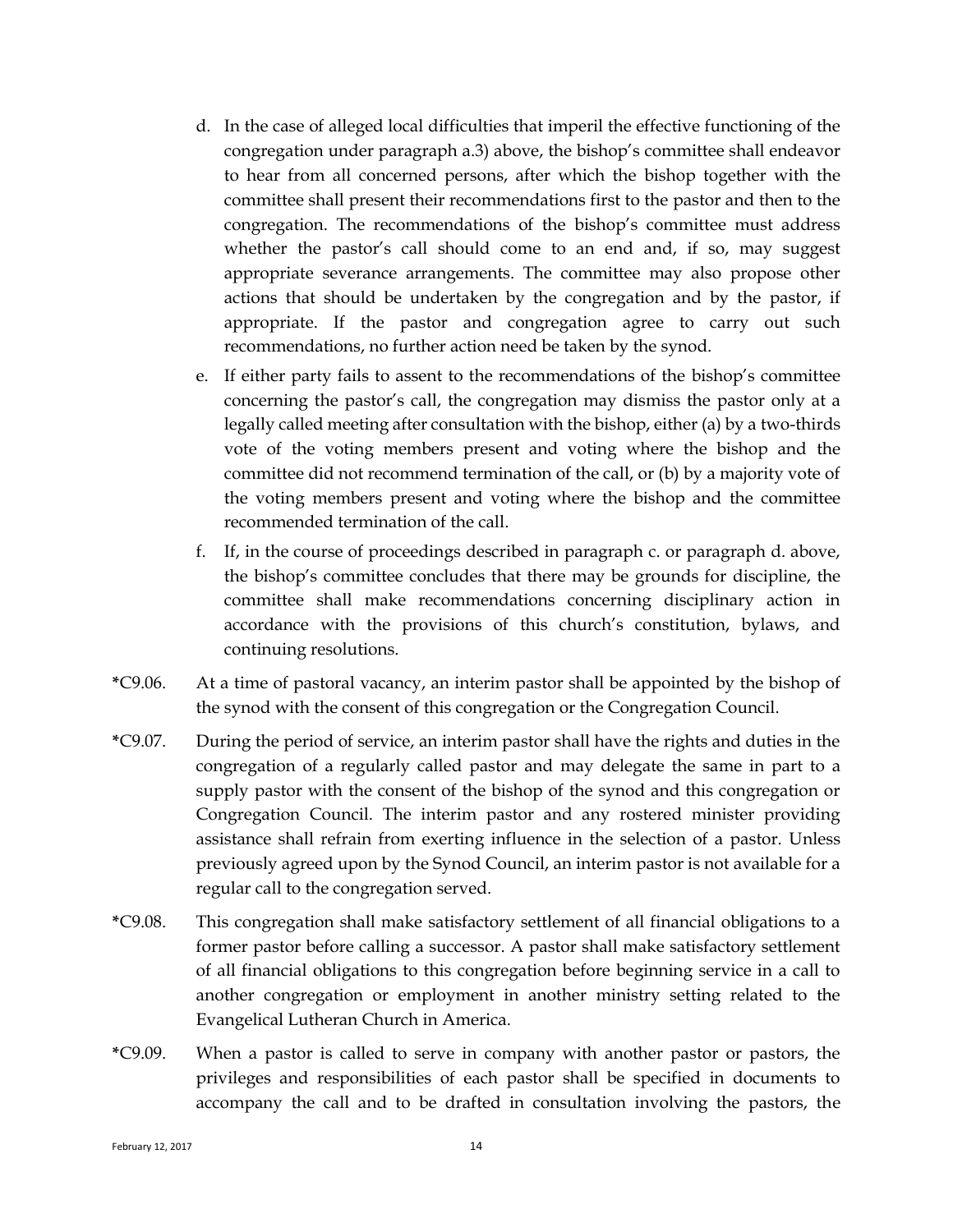Congregation Council, and the bishop of the synod. As occasion requires, the documents may be revised through a similar consultation.

- **\***C9.11. With the approval of the bishop of the synod, the congregation may depart from \*C9.05.a. and call a pastor for a specific term. Details of such calls shall be in writing setting forth the purpose and conditions involved. Prior to the completion of a term, the bishop or a designated representative of the bishop shall meet with the pastor and representatives of the congregation for a review of the call. Such a call may also be terminated before its expiration in accordance with the provisions of \*C9.05.a.
- **\***C9.12. The pastor of this congregation:
	- a. shall keep accurate parochial records of all baptisms, confirmations, marriages, burials, communicants, members received, members dismissed, or members excluded from the congregation;
	- b. shall submit a summary of such statistics annually to the synod; and
	- c. shall become a member of this congregation upon receipt and acceptance of the letter of call. In a parish of multiple congregations, the pastor shall hold membership in one of the congregations.
- **\***C9.13. The pastor(s) shall submit a report of his or her ministry to the bishop of the synod at least ninety (90) days prior to each regular meeting of the Synod Assembly.
- \*C9.14. The parochial records of this congregation shall be maintained by the pastor and shall remain the property of the congregation. The secretary of this congregation shall attest in writing to the bishop of this synod that such records have been placed in his or her hands in good order by a departing pastor before the installation of that pastor in another field of labor or the granting by the synod of retired status to the pastor.
- C9.15. Under special circumstances, subject to the approval of the synodical bishop and the concurrence of this congregation, a minister of Word and Sacrament of a church body with which the Evangelical Lutheran Church in America officially has established a relationship of full communion may serve temporarily as pastor of this congregation under a contract between the congregation and the pastor in a form proposed by the synodical bishop and approved by the congregation.
- **\***C9.21**.** Authority to call a minister of Word and Service shall be in this congregation by at least a two-thirds vote of voting members present and voting at a meeting legally called for that purpose. Before a call is issued, the officers, or a committee elected by this congregation to recommend the call, shall seek the advice and help of the bishop of the synod.
- \*C9.22. Only a member of the roster of Ministers of Word and Service of the Evangelical Lutheran Church in America or a candidate for the roster of Ministers of Word and Service who has been recommended for this congregation by the synodical bishop may be called as a deacon of this congregation.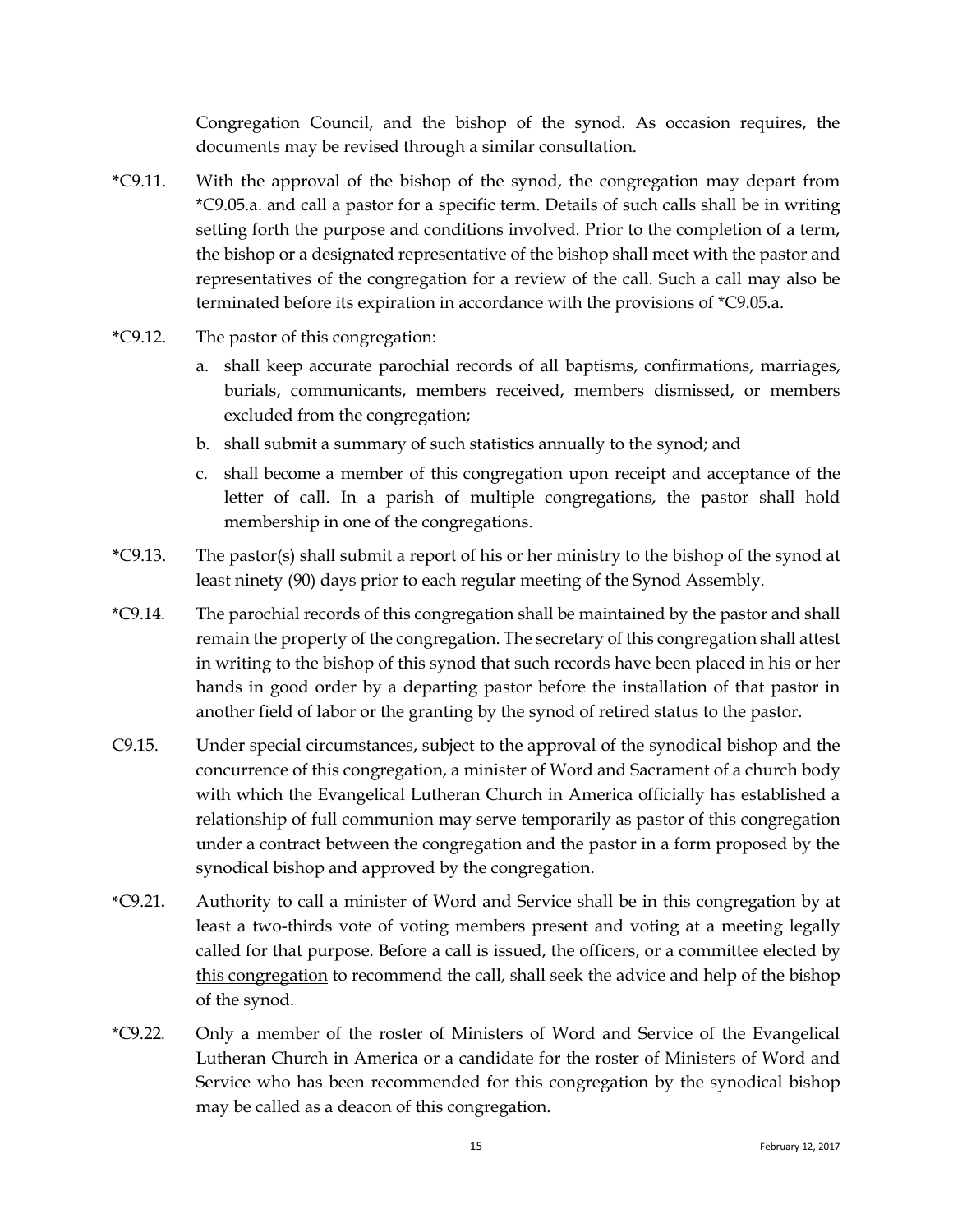- \*C9.23. Consistent with the faith and practice of the Evangelical Lutheran Church in America, every minister of Word and Service shall:
	- a. Be rooted in the Word of God, for proclamation and service;
	- b. Advocate a prophetic diakonia that commits itself to risk-taking and innovative service on the frontiers of the Church's outreach, giving particular attention to the suffering places in God's world;
	- c. Speak publicly to the world in solidarity with the poor and oppressed, calling for justice and proclaiming God's love for the world, witnessing to the realm of God in the community, the nation, and abroad;
	- d. Equip the baptized for ministry in God's world that affirms the gifts of all people;
	- e. Encourage mutual relationships that invite participation and accompaniment of others in God's mission;
	- f. Practice stewardship that respects God's gift of time, talents, and resources;
	- g. Be grounded in a gathered community for ongoing diaconal formation;
	- h. Share knowledge of the ELCA and its wider ministry of the gospel and advocate for the work of all expressions of this church; and
	- i. Identify and encourage qualified persons to prepare for ministry of the gospel.
- \*C9.24. The specific duties of the deacon, compensation, and other matters pertaining to the service of the deacon shall be included in a letter of call, which shall be attested by the bishop of the synod.
- \*C9.25. The provisions for termination of the mutual relationship between a minister of Word and Service and a congregation shall be as follows:
	- a. The call of a congregation, when accepted by a deacon, shall constitute a continuing mutual relationship and commitment, which shall be terminated only by death or, following consultation with the synodical bishop, for the following reasons:
		- 1) mutual agreement to terminate the call or the completion of a call for a specific term;
		- 2) resignation of the deacon, which shall become effective, unless otherwise agreed, no later than thirty (30) days after the date on which it was submitted;
		- 3) inability to conduct the ministry of Word and Service effectively in this congregation in view of local conditions;
		- 4) physical disability or mental incapacity of the deacon;
		- 5) suspension of the deacon through discipline for more than three (3) months;
		- 6) resignation or removal of the deacon from the roster of Ministers of Word and Service of this church;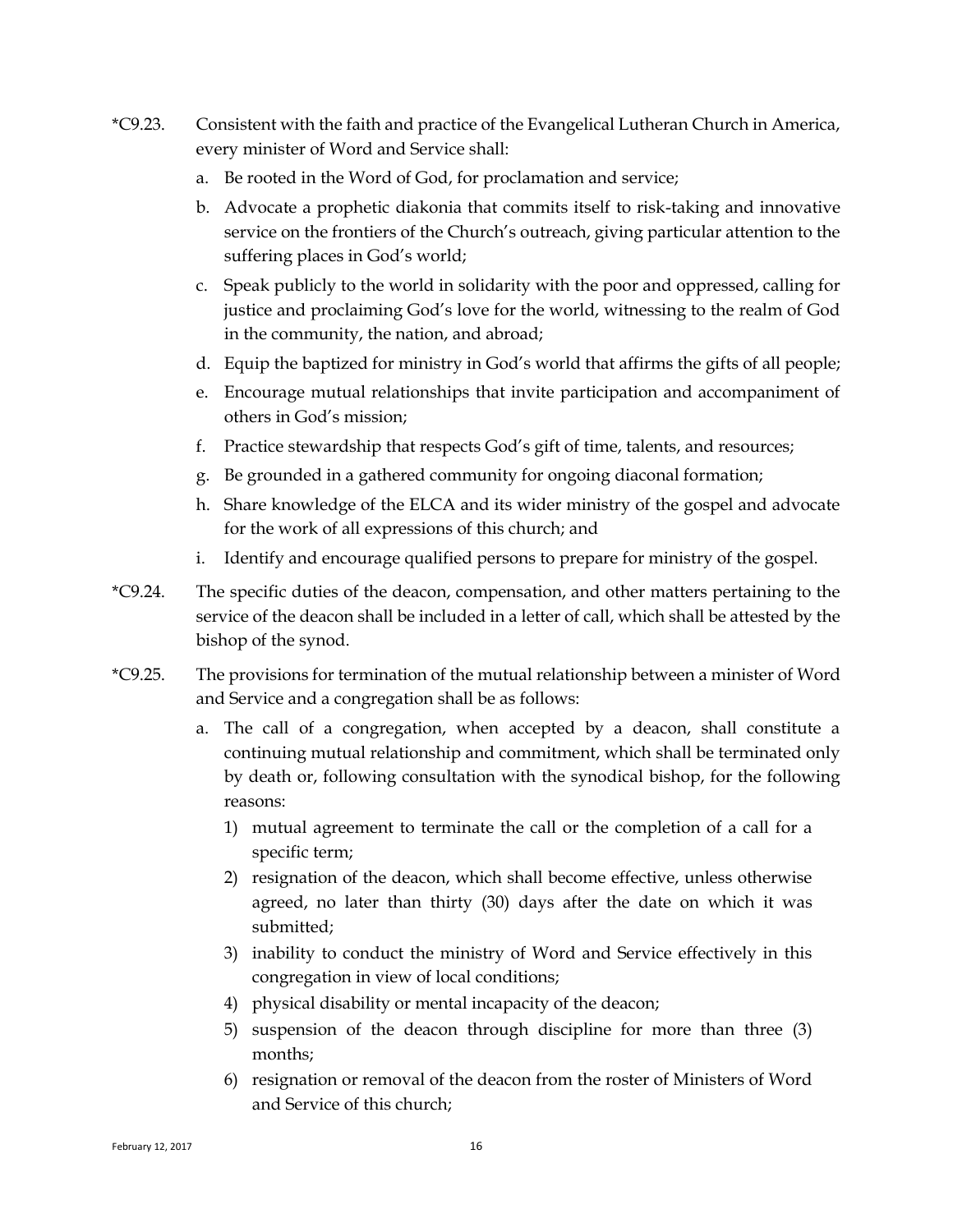- 7) termination of the relationship between this church and this congregation;
- 8) dissolution of this congregation or the termination of a parish arrangement; or
- 9) suspension of this congregation through discipline for more than six (6) months.
- b. When allegations of physical disability or mental incapacity of the deacon under paragraph a.4) above, or ineffective conduct of the office of minister of Word and Service under paragraph a.3) above, have come to the attention of the bishop of this synod,
	- 1) the bishop in his or her sole discretion may investigate such conditions personally together with a committee of two rostered ministers and one layperson, or
	- 2) when such allegations have been brought to the synod's attention by an official recital of allegations by the Congregation Council or by a petition signed by at least one-third of the voting members of this congregation, the bishop personally shall investigate such conditions together with a committee of two rostered ministers and one layperson.
- c. In case of alleged physical disability or mental incapacity under paragraph a.4) above, the bishop's committee shall obtain and document competent medical opinion concerning the deacon's condition. When a disability or incapacity is evident to the committee, the bishop of this synod may declare the position vacant. When the position is declared vacant, the Synod Council shall list the deacon on the roster of Ministers of Word and Service as disabled. Upon removal of the disability and the restoration of the deacon to health, the bishop shall take steps to enable the deacon to resume the ministry, either in the congregation last served or in another appropriate call.
- d. In the case of alleged local difficulties that imperil the effective functioning of this congregation under paragraph a.3) above, the bishop's committee shall endeavor to hear from all concerned persons, after which the bishop together with the committee shall present their recommendations first to the deacon and then to this congregation. The recommendations of the bishop's committee must address whether the deacon's call should come to an end and, if so, may suggest appropriate severance arrangements. The committee may also propose other actions that should be undertaken by this congregation and by the deacon, if appropriate. If the deacon and congregation agree to carry out such recommendations, no further action need be taken by the synod.
- e. If either party fails to assent to the recommendations of the bishop's committee concerning the deacon's call, this congregation may dismiss the deacon only at a legally called meeting after consultation with the bishop, either (a) by a two-thirds vote of the voting members present and voting where the bishop and the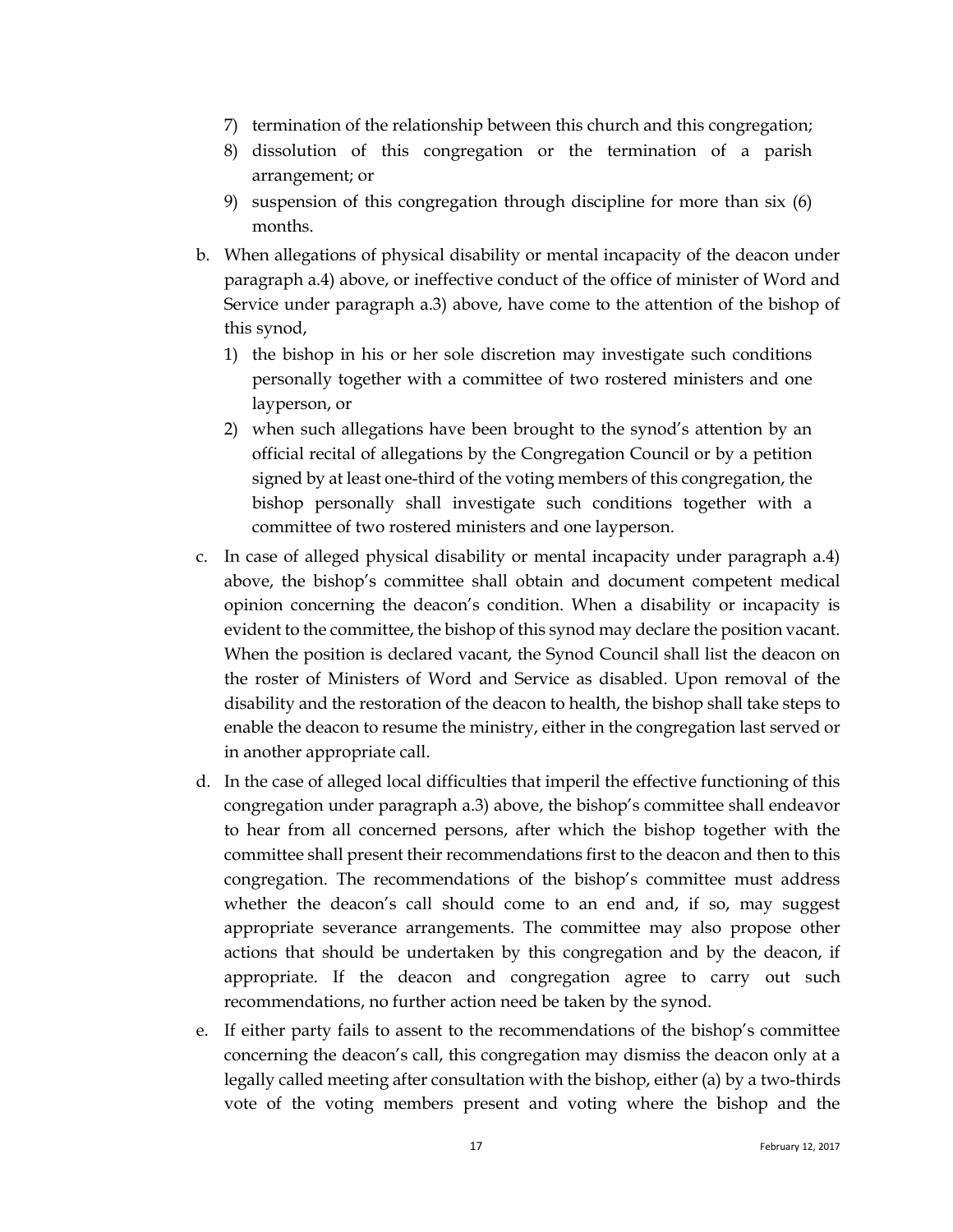committee did not recommend termination of the call, or (b) by a majority vote of the voting members present and voting where the bishop and the committee recommended termination of the call.

- f. If, in the course of proceedings described in paragraph c. or paragraph d. above, the bishop's committee concludes that there may be grounds for discipline, the committee shall make recommendations concerning disciplinary action in accordance with the provisions of this church's constitution, bylaws, and continuing resolutions.
- \*C9.26. The deacon shall make satisfactory settlement of all financial obligations to a former congregation before:
	- a. installation in another field of labor, or
	- b. the issuance of a certificate of dismissal or transfer.
- \*C9.27. When a deacon is called to serve in company with another rostered minister or other rostered ministers, the privileges and responsibilities of each rostered minister shall be specified in documents to accompany the call and to be drafted in consultation involving the rostered ministers, the Congregation Council, and the bishop of the synod. As occasion requires, the documents may be revised through a similar consultation.
- \*C9.28. With the approval of the bishop of the synod, this congregation may depart from \*C9.25.a. and call a deacon for a specific term. Details of such calls shall be in writing setting forth the purpose and conditions involved. Prior to the completion of a term, the bishop or a designated representative of the bishop shall meet with the deacon and representatives of this congregation for a review of the call. Such a call may also be terminated before its expiration in accordance with the provisions of \*C9.25.a.
- \*C9.29. The deacon shall become a member of this congregation upon receipt and acceptance of the letter of call. In a parish of multiple congregations, the deacon shall hold membership in one of the congregations.
- \*C9.31. The deacon(s) shall submit a report of his or her ministry to the bishop of the synod at least ninety (90) days prior to each regular meeting of the Synod Assembly.

### <span id="page-19-0"></span>Chapter 10: CONGREGATION MEETING

- [C10.01.]<sup>3</sup> The annual meeting of this congregation shall be held in the first quarter of each calendar year and include annual reports.
- C10.02**.** A special Congregation Meeting may be called by the senior pastor, the Congregation Council, the president of this congregation, or shall be called by the president of the

 $\overline{a}$ 

<sup>&</sup>lt;sup>3</sup> Section or subsection numbers in brackets indicates text specific to our congregation, Christ the King Evangelical Lutheran Church. These sections are substantial revisions of or additions to the *Model Constitution for Congregations of the Evangelical Lutheran Church in America* (2016).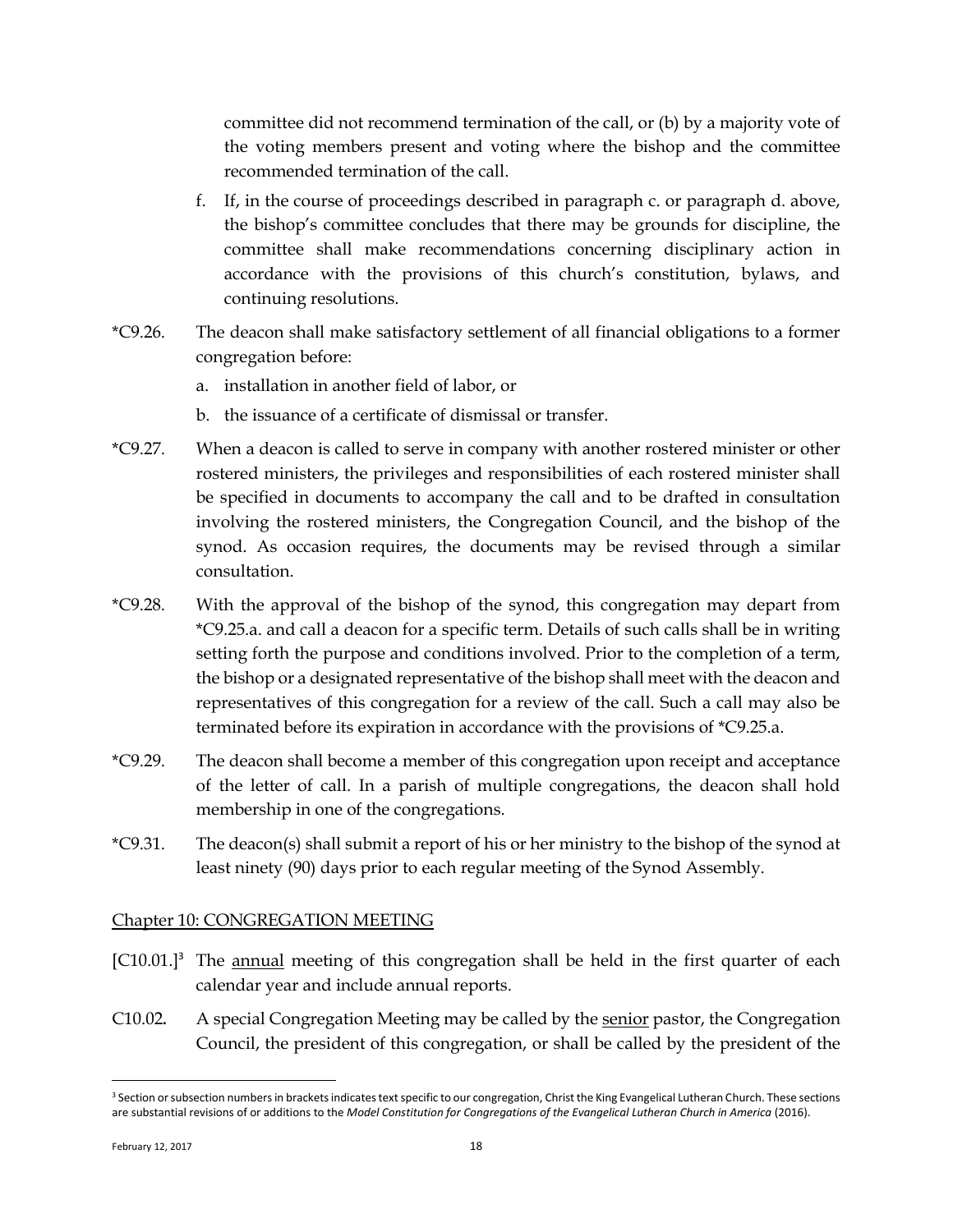congregation upon the written request of ten percent (10%) of the voting members. The president of the Congregation Council shall call a special meeting upon request of the synodical bishop. The call for each special meeting shall specify the purpose for which it is to be held, and no other business shall be transacted.

- C10.03. Notice of all meetings of this congregation shall be given at the services of worship on the preceding two consecutive Sundays and by mail or electronic means, as permitted by state law, to all voting members at least one (1) month in advance in advance of the date of the meeting.
- C10.04**.** Twenty percent (20%) of the voting members shall constitute a quorum.
- C10.05. Voting by proxy or by absentee ballot shall not be permitted.
- C10.06. All actions approved by the congregation shall be by majority vote of those voting members present and voting, except as otherwise provided in this constitution or by state law.
- C10.07. *Robert's Rules of Order*, latest edition, shall govern parliamentary procedure of all meetings of this congregation.

#### <span id="page-20-0"></span>Chapter 11: OFFICERS

- C11.01. The officers of this congregation shall be a president, vice president, and secretary.
	- a. Duties of the officers shall be specified in the bylaws.
	- b. The officers shall be voting members of the congregation.
	- c. Officers of this congregation shall serve similar offices of the Congregation Council and shall be voting members of the Congregation Council.
- [C11.02.] The congregation shall elect its president and vice president by written ballot at a Congregation Meeting in November. Candidates for these offices will be provided by the *Nominating Committee* and at the time of the election. The President of Council will ask for any other nominations from the floor. The President of Council shall elect the secretary from eligible members of the Congregation Council at the first regularly scheduled meeting following installation of newly elected council members, president and vice president. The president and vice president shall serve for two years or until their successors are elected. Their terms shall begin no later than sixty (60) days following the Congregation Meeting.
- C11.03**.** No officer shall hold more than one office at a time. No elected officer shall be eligible to serve more than three consecutive terms in the same office. Officers are bound to the same term limits as council members of six (6) continuous years (Refer to sections C12.01.c. and C13.09).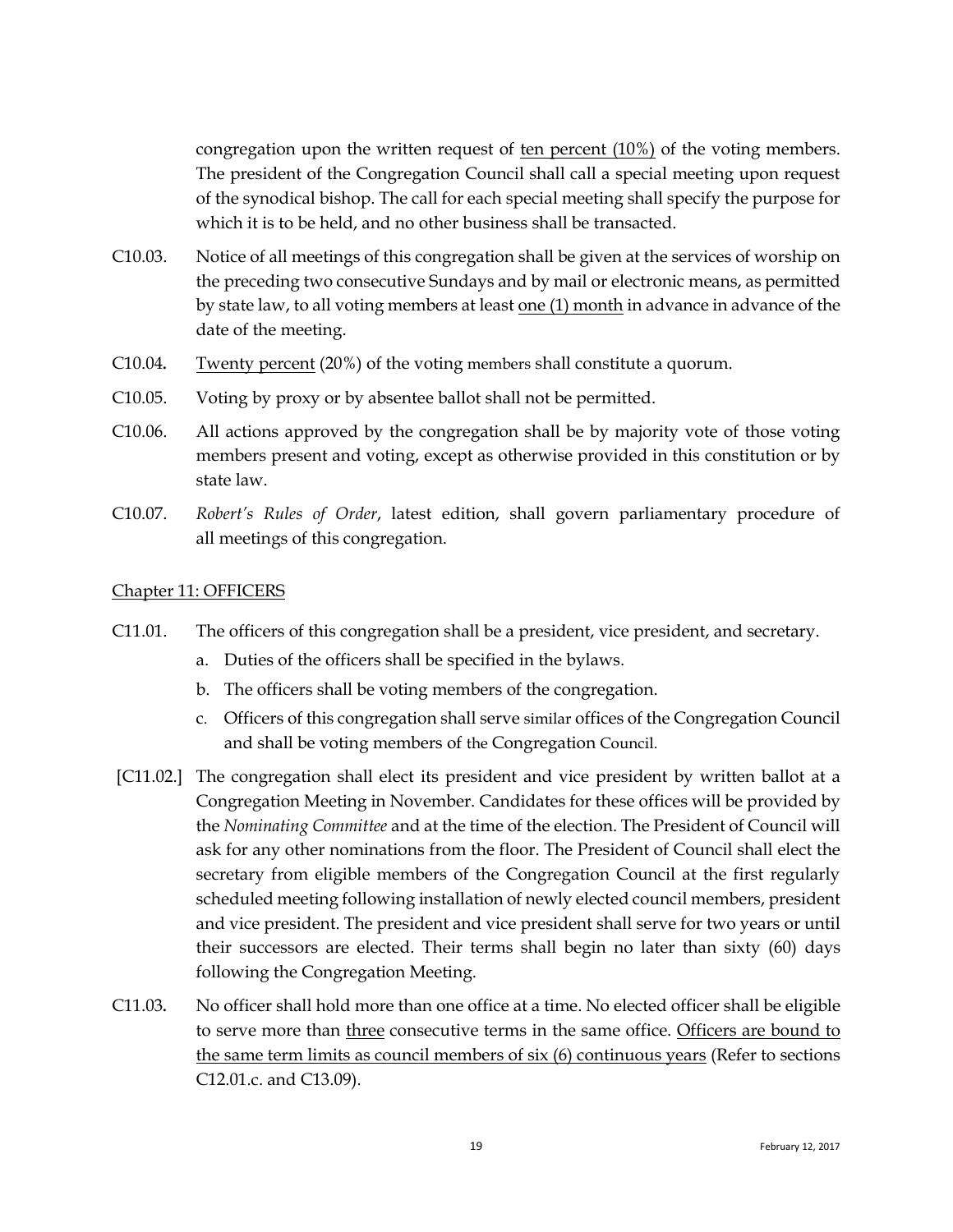#### <span id="page-21-0"></span>Chapter 12: CONGREGATION COUNCIL

- C12.01**.** The voting membership of the Congregation Council shall consist of the senior pastor, President and Vice President of the congregation and not more than four (4) other members of the congregation Any voting member of the congregation may be elected, subject only to the limitation on the length of continuous service permitted in that office. (Refer to C13.09). A member's place on the Congregation Council shall be declared vacant if the member:
	- a) ceases to be a voting member of this congregation, or;
	- b) is absent from four (4) successive regular meetings of the Congregation Council without cause. Consistent with the laws of the state in which this congregation is incorporated, the congregation may adopt procedures for the removal of a member of the Congregation Council in other circumstances.
	- [c.] No council officer or lay member shall be eligible to serve more for than six (6) continuous years. After two (2) years off of the council, a person is eligible to serve again. The term limit does not apply to the senior pastor who serves by virtue of congregational call and office.
- C12.02. The members of the Congregation Council except the pastor(s) shall be elected by written ballot at a legally called Congregation Meeting during the month of November. Candidates for members of the Congregation Council will be provided by the Nominating Committee. Their term of office shall be for two (2) years with the term of office beginning on January 1 and ending on December 31. Newly elected Congregation Council members shall be installed at worship the Sunday prior to the first Congregational Council meeting where they assume office.
	- [a.] No two family members shall serve on the Congregational Council at the same time. The following people are considered family members: spouse, children, siblings, parents, as well as any others living in the same household.
- [C12.03.] Replacement of Congregational Council vacancies:
	- [a.] Should a member's place on the Congregation Council be declared vacant during the term of service, the Congregation Council shall appoint, by majority vote, a successor to serve for the remainder of the current calendar year;
	- [b.] If the vacancy occurs during the November Congregation Meeting voting process, the floor will once again be opened for nominations and voting will continue until all positions are filled.
- C12.04. The Congregation Council shall have general oversight of the life and activities of this congregation, and in particular its worship life, to the end that everything be done in accordance with the Word of God and the faith and practice of the Evangelical Lutheran Church in America. The duties of the Congregation Council shall include the following: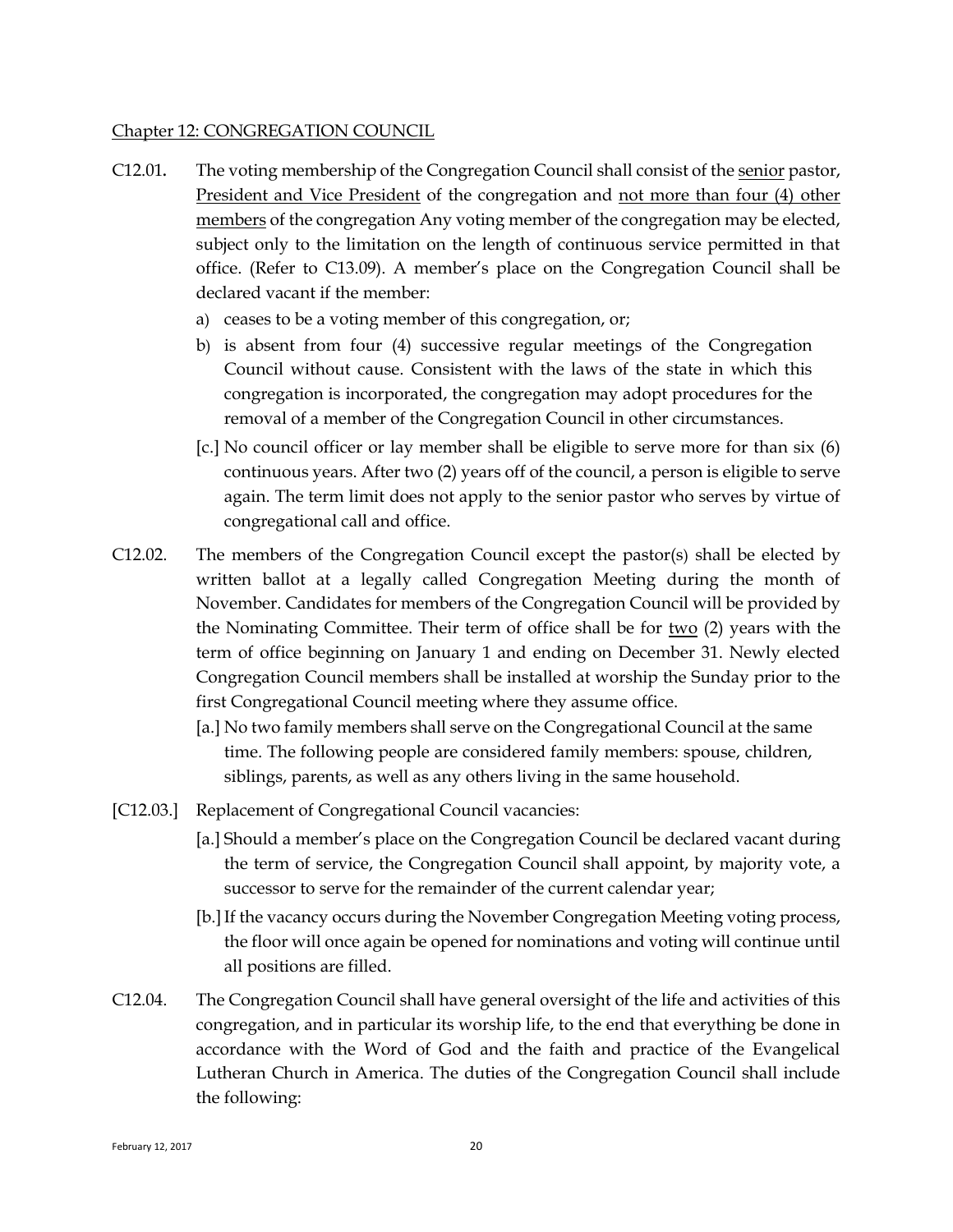- [a.] To promote and encourage the core values as described in the preamble of this document both individually and as a congregation.
- b. To lead this congregation in stating its mission, to do long-range planning, to set goals and priorities and to evaluate its activities in light of its mission and goals.
- c. To seek to involve all members of this congregation in worship, learning, witness, service, and support.
- d. To oversee and provide for the administration of this congregation to enable it to fulfill its functions and perform its mission.
- e. To maintain supportive relationships with the rostered minister(s) and staff and help them annually to evaluate the fulfillment of their calling or employment.
- f. To be examples individually and corporately of the style of life and ministry expected of all baptized persons and the core values of this congregation.
- g. To promote a congregational climate of peace and goodwill and, as differences and conflicts arise, to endeavor to foster mutual understanding.
- h. To arrange for pastoral service during the sickness or absence of the pastor.
- i. To emphasize partnership with the synod and churchwide organization of the Evangelical Lutheran Church in America as well as cooperation with other congregations, both Lutheran and non-Lutheran, subject to established policies of the synod and the Evangelical Lutheran Church in America.
- j. To recommend and encourage the use of program resources produced or approved by the Evangelical Lutheran Church in America.
- k. To seek out and encourage qualified persons to prepare for the ministry of the Gospel.
- C12.05. The Congregation Council shall be responsible for the financial and property matters of this congregation.
	- a. The Congregation Council shall be the board of directors of this congregation and, as such shall be responsible for maintaining and protecting its property and managing its business and fiscal affairs. It shall have the powers and be subject to the obligations that pertain to such boards under the laws of the State of Ohio, except as otherwise provided herein.
	- b. The Congregation Council shall not have the authority to buy, sell, or encumber real property unless specifically authorized to do so by a meeting of the congregation.
	- c. The Congregation Council may enter into contracts of up to \$10,000 for items not included in the budget.
	- d. The Congregation Council shall prepare an annual budget for adoption by this congregation, shall supervise the expenditure of funds in accordance therewith following its adoption, and may incur obligations of more than five percent (5%)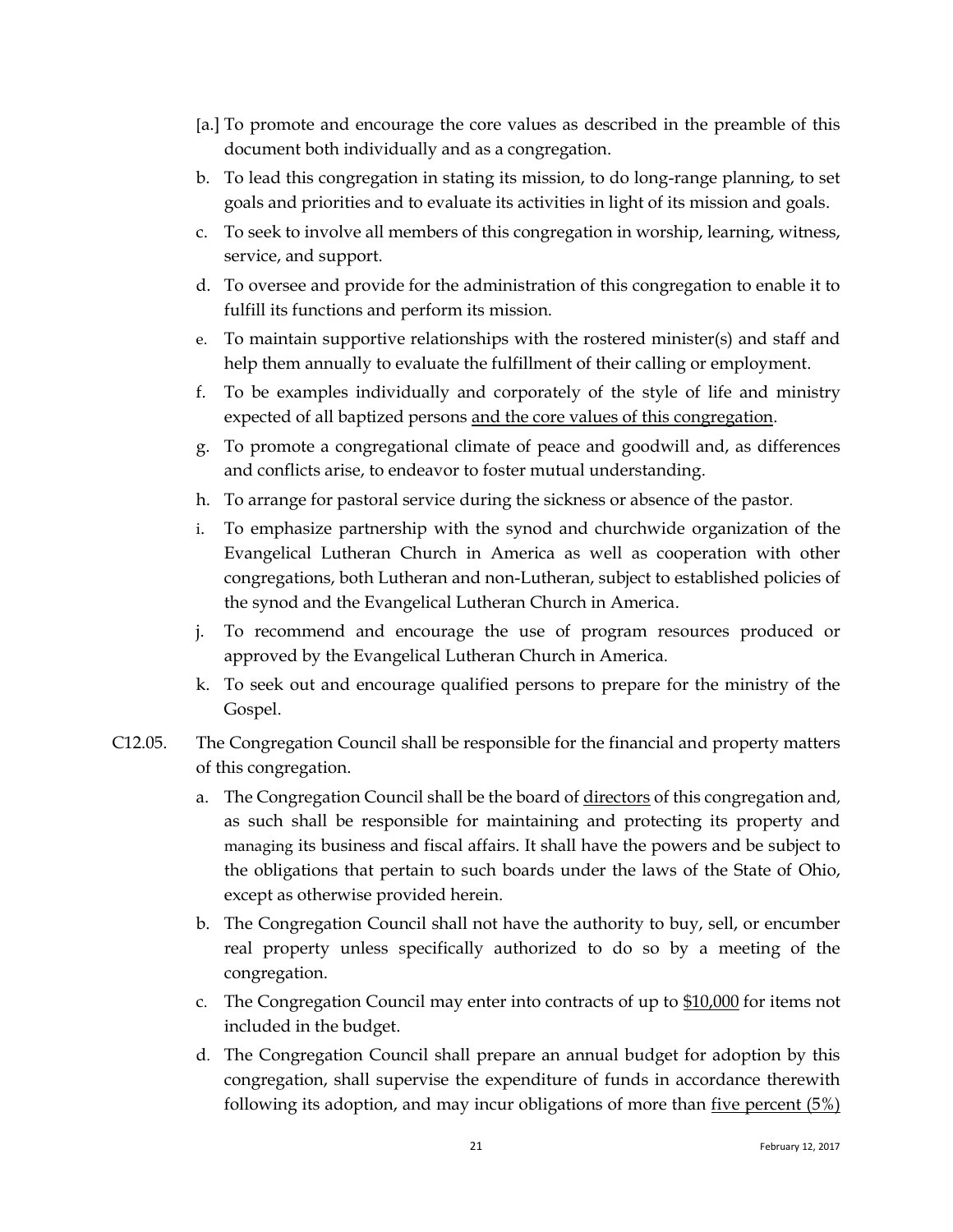in excess of the anticipated receipts only after approval by a Congregation Meeting. The budget shall include this congregation's full indicated share in support of the wider ministry being carried on in partnership with the synod and churchwide organization.

- e. The Congregation Council shall ascertain that the financial affairs of this congregation are being conducted efficiently, giving particular attention to the prompt payment of all obligations and to the regular forwarding of benevolence monies to the synodical treasurer.
- f. The Congregation Council shall be responsible for this congregation's investments and its total insurance program.
- [g.]In order to assist the Congregation Council in the performance of its financial responsibilities, a treasurer and financial secretary shall be approved annually by the Congregation Council. Qualifications, responsibilities and authority of the treasurer and financial secretary shall be defined in the Bylaws.
- C12.06. The Congregation Council shall see that the provisions of this constitution, its bylaws, and continuing resolutions are carried out.
- C12.07. The Congregation Council shall provide for an annual review of the membership roster.
- [C12.08.] The Executive Committee of the congregation (refer to C13.01) shall be responsible for the employment, supervision and termination of the salaried lay workers of this congregation. Nothing in this provision shall be deemed to affect the congregation's responsibility for the call, terms of call, or termination of call of any employees who are on a roster of this church.
- [C12.09.] The Congregation Council President shall submit a comprehensive report to this congregation at the annual meeting.
- C12.11. The Congregation Council shall normally meet once a month. Special meetings may be called by the pastor or president, or shall be called by the president at the request of at least one-half  $(1/2)$  of its members. Notice of each special meeting shall be given to all who are entitled to be present.
- C12.12. A quorum for the transaction of business shall consist of a majority of the members of the Congregation Council, including the senior pastor or interim pastor, except when the senior pastor or interim pastor requests or consents to be absent and has given prior approval to the agenda for a particular regular or special meeting, which shall be the only business considered at that meeting. Chronic or repeated absence of the senior pastor or interim pastor who has refused approval of the agenda of a subsequent regular or special meeting shall not preclude action by the Congregation Council, following consultation with the synodical bishop.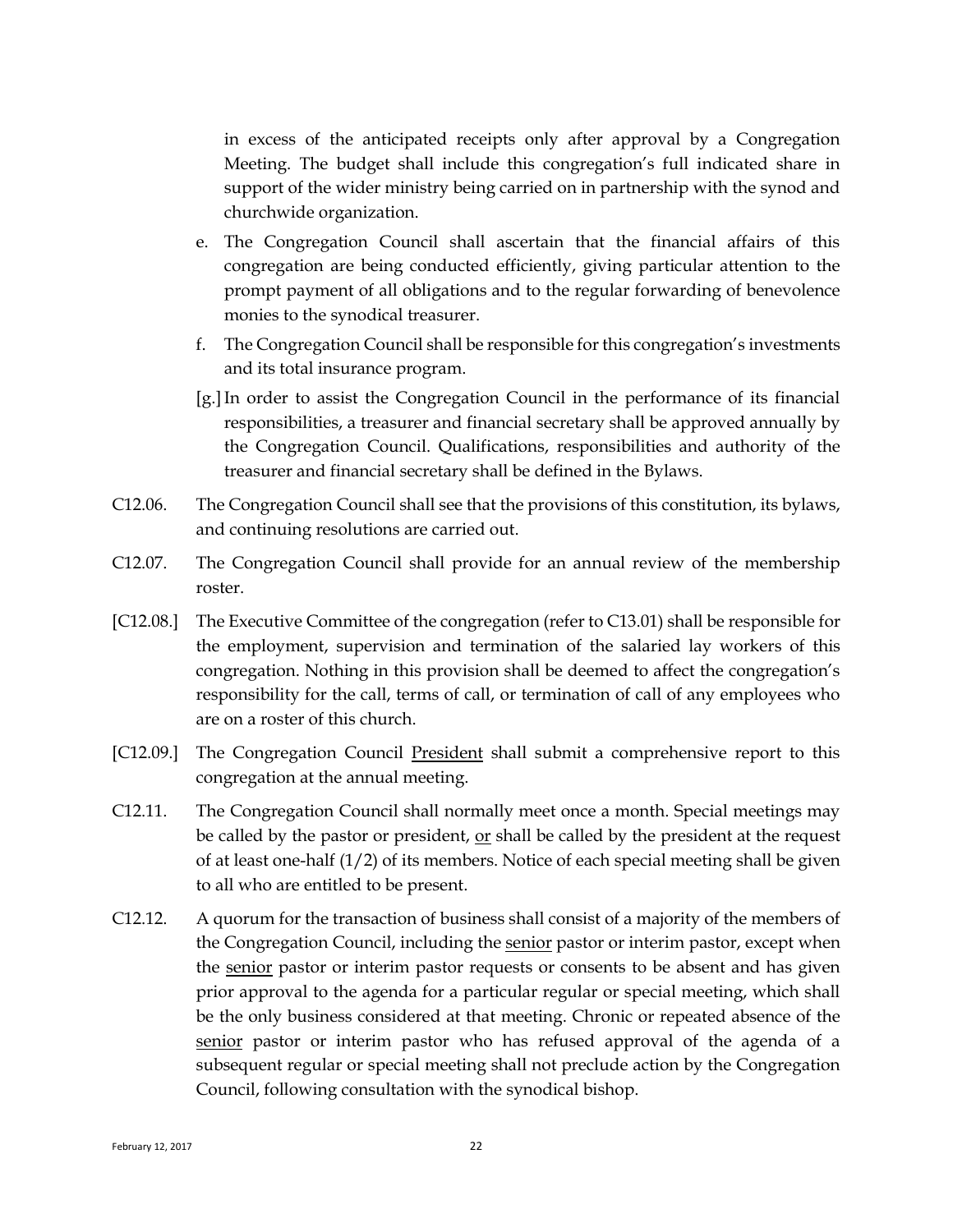C12.13. The Congregation Council and its committees may hold meetings by remote communication, including electronically and by telephone conference and, to the extent permitted by state law, notice of all meetings may be provided electronically.

#### <span id="page-24-0"></span>Chapter 13: CONGREGATION COMMITTEES

- C13.01**.** The officers of this congregation (refer to C11.01) and the senior pastor shall constitute the *Executive Committee*.
- [C13.02.] A *Nominating Committee* of up to six (6) voting members of this congregation and at least one outgoing member of the Congregation Council, if possible, to serve as the Chairperson. No two family members shall serve on the committee at the same time.
	- [a.] Should a member's place on the Nominating Committee be declared vacant during the term of service, the Congregation Council shall approve, by majority vote, a successor until the next Congregation Meeting.
	- [b.]If the vacancy occurs during the November Congregation Meeting voting process, the floor will once again be opened for nominations and voting will continue until all positions are filled.
- C13.03. An *Audit Committee* of two (2) voting members shall be elected by the Congregation Council. Audit Committee members shall not be members of the Congregation Council. Term of office shall be for two  $(2)$  years, with one member elected each year. Members shall be eligible for re-election. No two family members shall serve on the Audit Committee at the same time.
- [C13.04.] A *Mutual Ministry Committee*, consisting of five (5) members (in the absence of a mutual ministry committee, their duties shall be fulfilled by the executive committee) shall be appointed jointly by the president and senior pastor. Mutual Ministry Committee is a select group of individuals who offer support, advice and encouragement to the pastor(s) and pastoral staff. These individuals have the integrity and confidentiality traits that enable them to foster a more personal relationship with the Pastor and Pastoral Staff. Term of office shall be two (2) years; members may resign giving a sixty (60) day notice. Committee Members will hold no other office in the congregation during their term. No two family members shall serve on the Mutual Ministry Committee at the same time.
- C13.05. When a pastoral vacancy occurs, a *Call Committee* of six (6) voting members shall be elected by this congregation. Term of office will terminate upon installation of the newly called pastor. Nominations for Call Committee members will be provided by the Nominating Committee.

[a.] No two family members shall serve on the Call Committee at the same time.

C13.06**.** Other committees of this congregation may be formed, as the need arises, by decision of this Congregation or Congregation Council.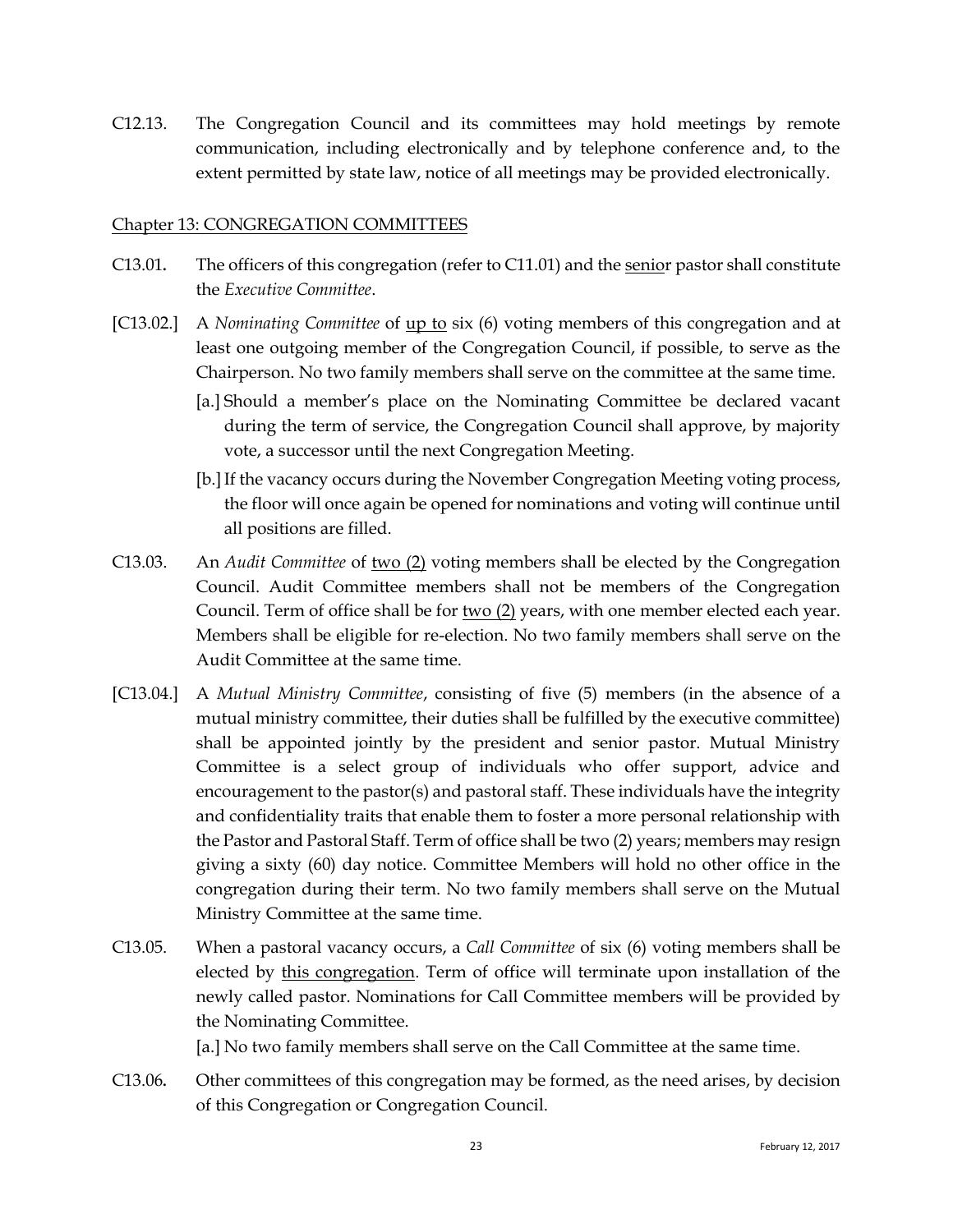- [C13.07.] Only members of the Nominating Committee will be responsible for counting ballots. When a member of or a relative of a member of the Nominating Committee is on the ballot to be elected, the Nominating Committee member will recuse themselves from counting the votes for that particular ballot.
- C13.08. The senior pastor of this congregation shall be *ex officio* a member of all committees and boards of the congregation.
- <span id="page-25-0"></span>[C13.09.] No persons related to staff or church leadership shall run for Congregation Council.

#### Chapter 14: ORGANIZATIONS WITHIN THE CONGREGATION

- C14.01**.** All organizations within this congregation shall exist to aid it in ministering to the members of this congregation and to all persons who can be reached with the Gospel of Christ. As outgrowths and expressions of this congregation's life, the organizations are subject to its oversight and direction. This congregation at its meeting shall determine their policies, guide their activities, and receive annual reports concerning their membership, work, and finances.
- C14.02. Special interest groups, other than those of the official organizations of the Evangelical Lutheran Church in America, may be organized only after authorization has been given by the Congregation Council.

#### <span id="page-25-1"></span>Chapter 15: DISCIPLINE OF MEMBERS AND ADJUDICATION

- **\***C15.01. Persistent and public denial of the Christian faith, willful or criminal conduct grossly unbecoming a member of the Church of Christ, continual and intentional interference with the ministry of the congregation, or willful and repeated harassment or defamation of member(s) of the congregation is sufficient cause for discipline of a member. Prior to disciplinary action, reconciliation and repentance will be attempted following Matthew 18: 15–17, proceeding through these successive steps, as necessary: a) private counsel and admonition by the pastor, b) censure and admonition by the pastor in the presence of two or three witnesses, c) written referral of the matter by the Congregation Council to the vice president of the synod, who will refer it to a consultation panel drawn from the Consultation Committee of the synod, and d) written referral of the matter by the consultation panel to the Committee on Discipline of the synod. If, for any reason, the pastor is unable to administer the admonitions required by paragraphs a. and b. hereof, those steps may be performed by another pastor chosen by the Executive Committee of the Congregation Council.
- \*C15.02. The process for discipline of a member of the congregation shall be governed as prescribed by the chapter on discipline in the *Constitution, Bylaws, and Continuing Resolutions of the Evangelical Lutheran Church in America*. If the counseling, censure, and admonitions pursuant to \*C15.01. do not result in repentance and amendment of life,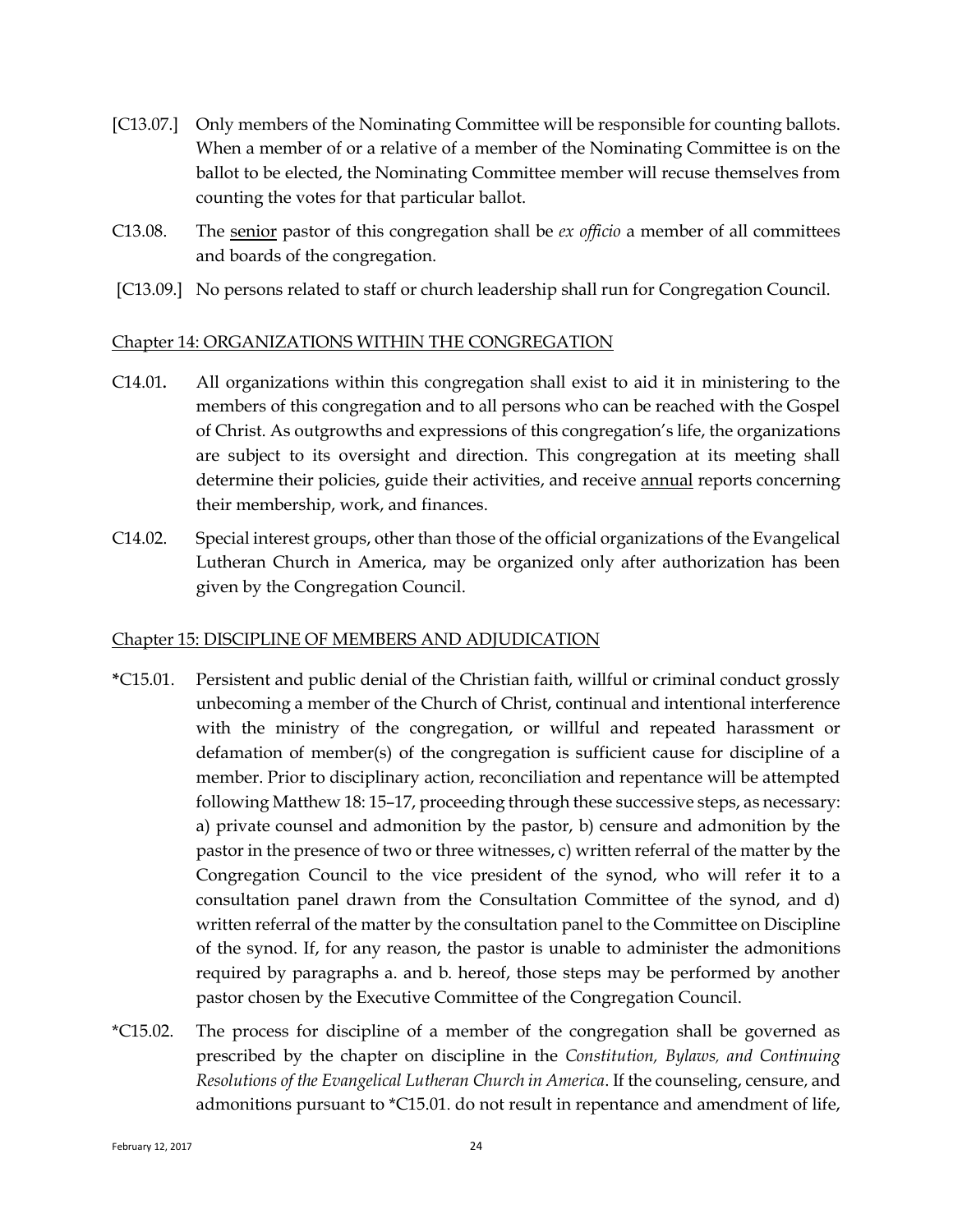charges against the accused member(s) that are specific and in writing may be prepared by the Congregation Council, signed, and submitted to the vice president of the synod. The vice president shall select from the synod's Consultation Committee a panel of five (5) members (three laypersons and two ministers of Word and Sacrament). A copy of the written charges shall be provided to the consultation panel and the accused member(s). The consultation panel, after requesting a written reply to the charges from the accused member(s), shall consider the matter and seek a resolution by means of investigation, consultation, mediation, or whatever other means may seem appropriate. The panel's efforts to reach a mutually agreeable resolution shall continue for no more than forty-five (45) days after the matter is submitted to it.

- **\***C15.03. If the consultation panel fails to resolve the matter, that panel shall refer the case in writing, including the written charges and the accused member's reply, to the Committee on Discipline of the synod for a hearing. A copy of the panel's written referral shall be delivered to the vice president of the synod, the Congregation Council, and the accused member(s) at the same time it is sent to the Committee on Discipline of the synod. The Executive Committee of the Synod Council shall then select six (6) members from the Committee on Discipline to decide the case and shall appoint a member of the Synod Council to preside as nonvoting chair. Those six members, plus the nonvoting chair, comprise the discipline hearing panel for deciding the case. The Congregation Council and the accused member(s) are the parties to the case.
- **\***C15.04. The discipline hearing panel shall commence and conduct the disciplinary hearing in accordance with the provisions governing discipline of congregation members prescribed in the *Constitution, Bylaws, and Continuing Resolutions of the Evangelical Lutheran Church in America.*
- **\***C15.05. By the vote of at least two-thirds of the members of the discipline hearing panel who are present and voting, one of the following disciplinary sanctions can be imposed:
	- a. suspension from the privileges of congregation membership for a designated period of time;
	- b. suspension from the privileges of congregation membership until the pastor and Congregation Council receive evidence, satisfactory to them, of repentance and amendment of life;
	- c. termination of membership in the congregation; or
	- d. termination of membership in the congregation and exclusion from the church property and from all congregation activities.
- **\***C15.06. The written decision of the discipline hearing panel shall be sent to the vice president of the synod, the accused member(s), and the Congregation Council as required by the *Constitution, Bylaws, and Continuing Resolutions of the Evangelical Lutheran Church in*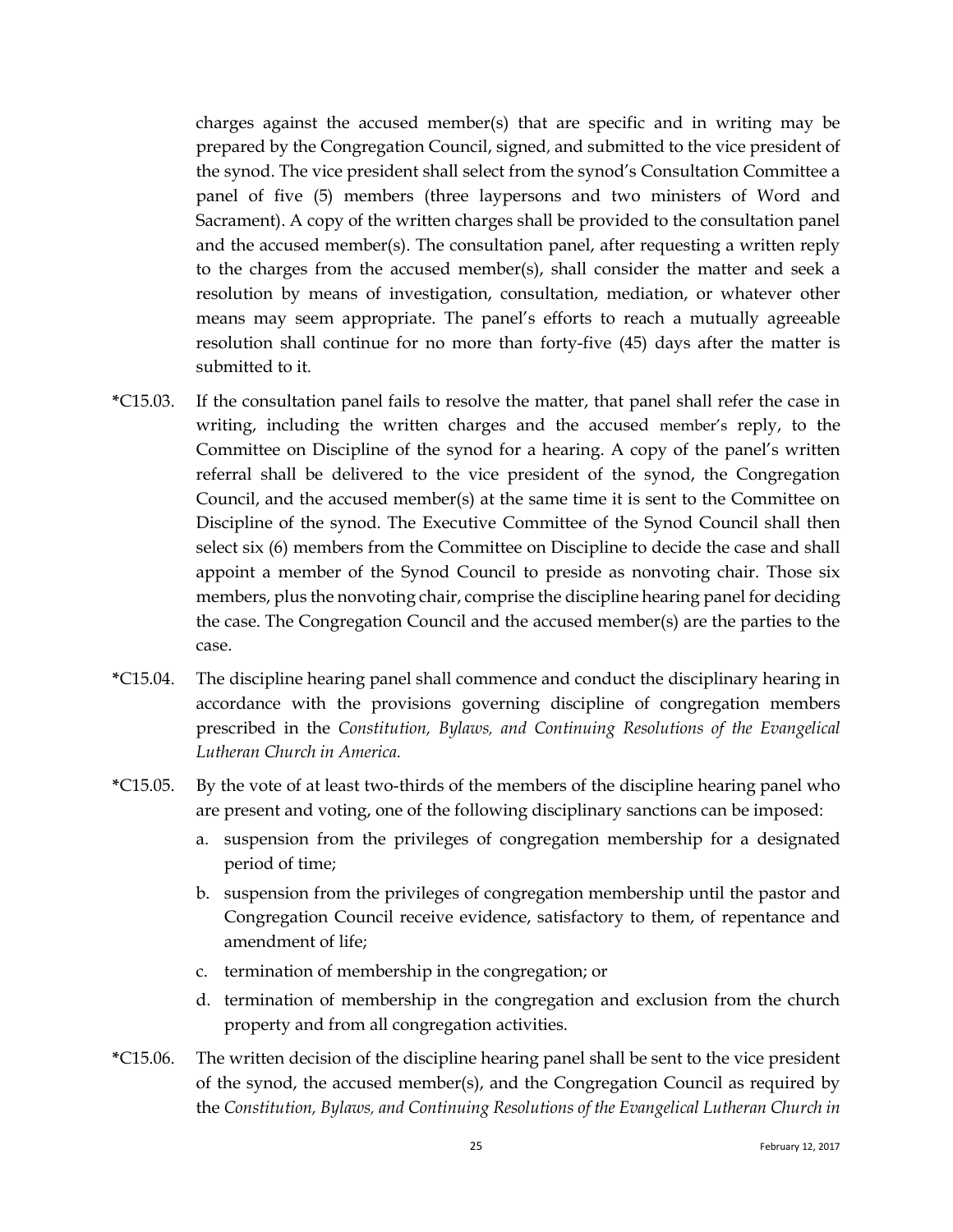*America*. The decision of the discipline hearing panel shall be implemented by the Congregation Council and recorded in the minutes of the next council meeting.

- \*C15.07. No member of the congregation shall be subject to discipline a second time for offenses that a discipline hearing panel has heard previously and decided pursuant to this chapter.
- \*C15.10. Adjudication
- \*C15.11. When there is disagreement among factions within this congregation on a substantive issue that cannot be resolved by the parties, members of this congregation shall have access to the synodical bishop for consultation after informing the chair of the Congregation Council of their intent. If the consultation fails to resolve the issue(s), the Consultation Committee of the synod shall consider the matter. If the Consultation Committee of the synod shall fail to resolve the issue(s), the matter shall be referred to the Synod Council, whose decision shall be final.

#### <span id="page-27-0"></span>Chapter 16: AMENDMENTS

- \*C16.01**.** Unless provision \*C16.04. is applicable, those sections of this constitution that are not required, in accord with the *Model Constitution for Congregations of the Evangelical Lutheran Church in America*, may be amended in the following manner. Amendments may be proposed by at least five (5) voting members or by the Congregation Council. Proposals must be filed in writing with the Congregation Council sixty (60) days before formal consideration by this congregation at a regular or special Congregation Meeting called for that purpose. The Congregation Council shall notify the congregation's members of the proposal together with the council's recommendations at least thirty (30) days in advance of the meeting. Notification may take place by mail or electronic means, as permitted by state law.
- \*C16.02. An amendment to this constitution, proposed under \*C16.01., shall:
	- a. be approved at a legally called Congregation Meeting according to this constitution by a majority vote of those voting members present and voting;
	- b. be ratified without change at the next annual meeting by a two-thirds vote of those voting members present and voting; and
	- c. have the effective date included in the resolution and noted in the constitution.
- \*C16.03. Any amendments to this constitution that result from the processes provided in \*C16.01. and \*C16.02. shall be sent by the secretary of this congregation to the synod. The synod shall notify the congregation of its decision to approve or disapprove the proposed changes; the changes shall go into effect upon notification that the synod has approved them.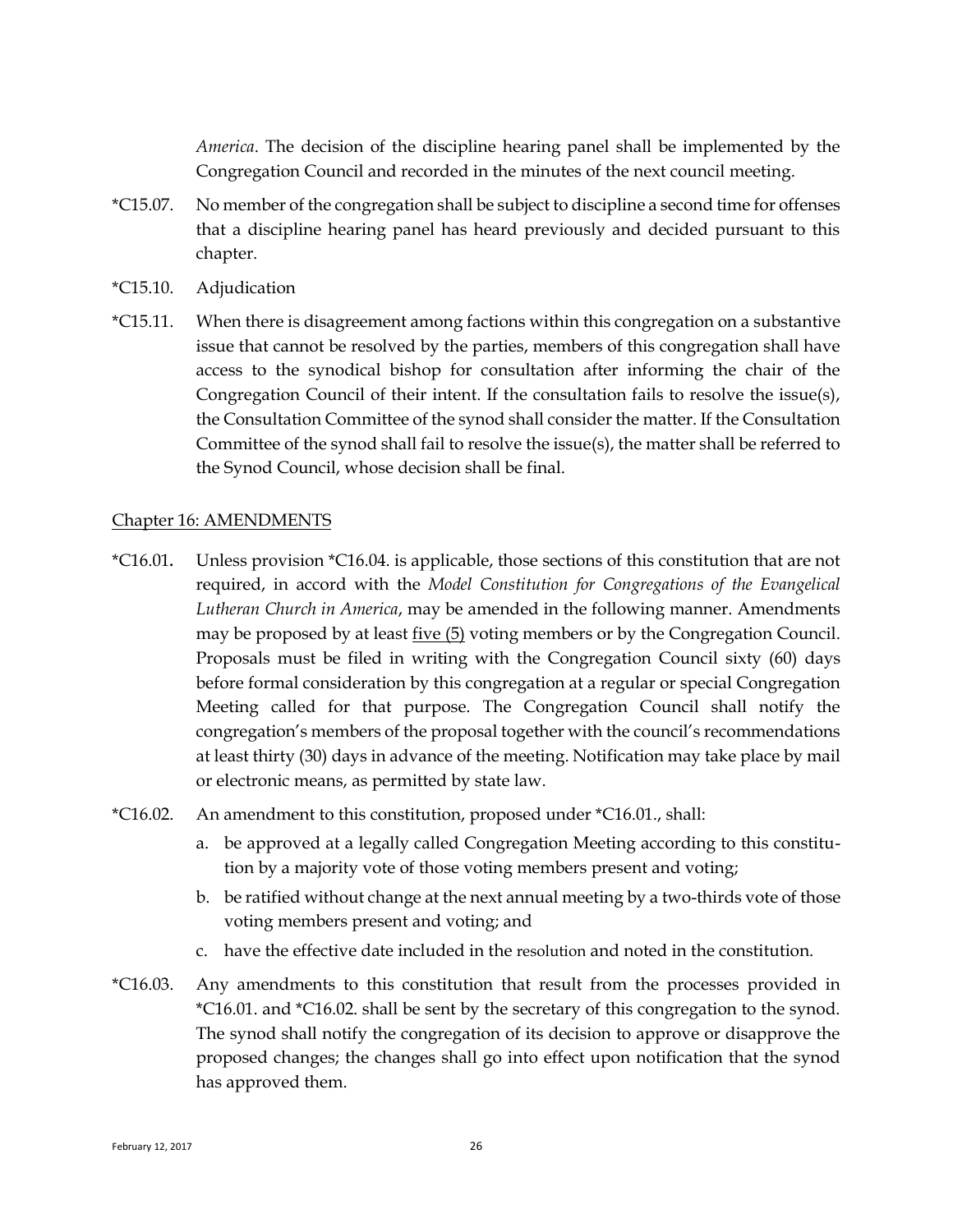\*C16.04. This constitution may be amended to bring any section into conformity with a section or sections, either required or not required, of the *Model Constitution for Congregations of the Evangelical Lutheran Church in America* as most recently amended by the Churchwide Assembly. Such amendments may be approved by a majority vote of those voting members present and voting at any legally called meeting of the congregation without presentation at a prior meeting of the congregation, provided that the Congregation Council has submitted by mail or electronic means, as permitted by state law, notice to the congregation of such an amendment or amendments, together with the council's recommendations, at least thirty (30) days prior to the meeting. Upon the request of at least two (2) voting members of the congregation, the Congregation Council shall submit such notice. Following the adoption of an amendment, the secretary of the congregation shall submit a copy thereof to the synod. Such provisions shall become effective immediately following a vote of approval.

#### <span id="page-28-0"></span>Chapter 17: BYLAWS

- \*C17.01. This congregation may adopt bylaws. No bylaw may conflict with this constitution.
- **\***C17.02**.** Bylaws may be adopted or amended at any legally called meeting of this congregation with a quorum present by a majority vote of those voting members present and voting.
- \*C17.03. Changes to the bylaws may be proposed by any voting member, provided that such additions or amendments be submitted in writing to the Congregation Council at least sixty (60) days before a regular or special Congregation Meeting called for that purpose. The Congregation Council shall notify the congregation's members of the proposal with the council's recommendations at least thirty (30) days in advance of the Congregation Meeting. Notification may take place by mail, bulletin, messenger newsletter, or electronic means, as permitted by state law.
- \*C17.04. Approved changes to the bylaws shall be sent by the secretary of this congregation to the synod.

#### <span id="page-28-1"></span>Chapter 18: CONTINUING RESOLUTIONS

- **\***C18.01. The congregation in a legally called meeting or the Congregation Council may enact continuing resolutions. Such continuing resolutions may not conflict with the constitution or bylaws of this congregation.
- **\***C18.02. Continuing resolutions shall be enacted or amended by a majority vote of a meeting of the congregation or a two-thirds vote of all voting members of the Congregation Council.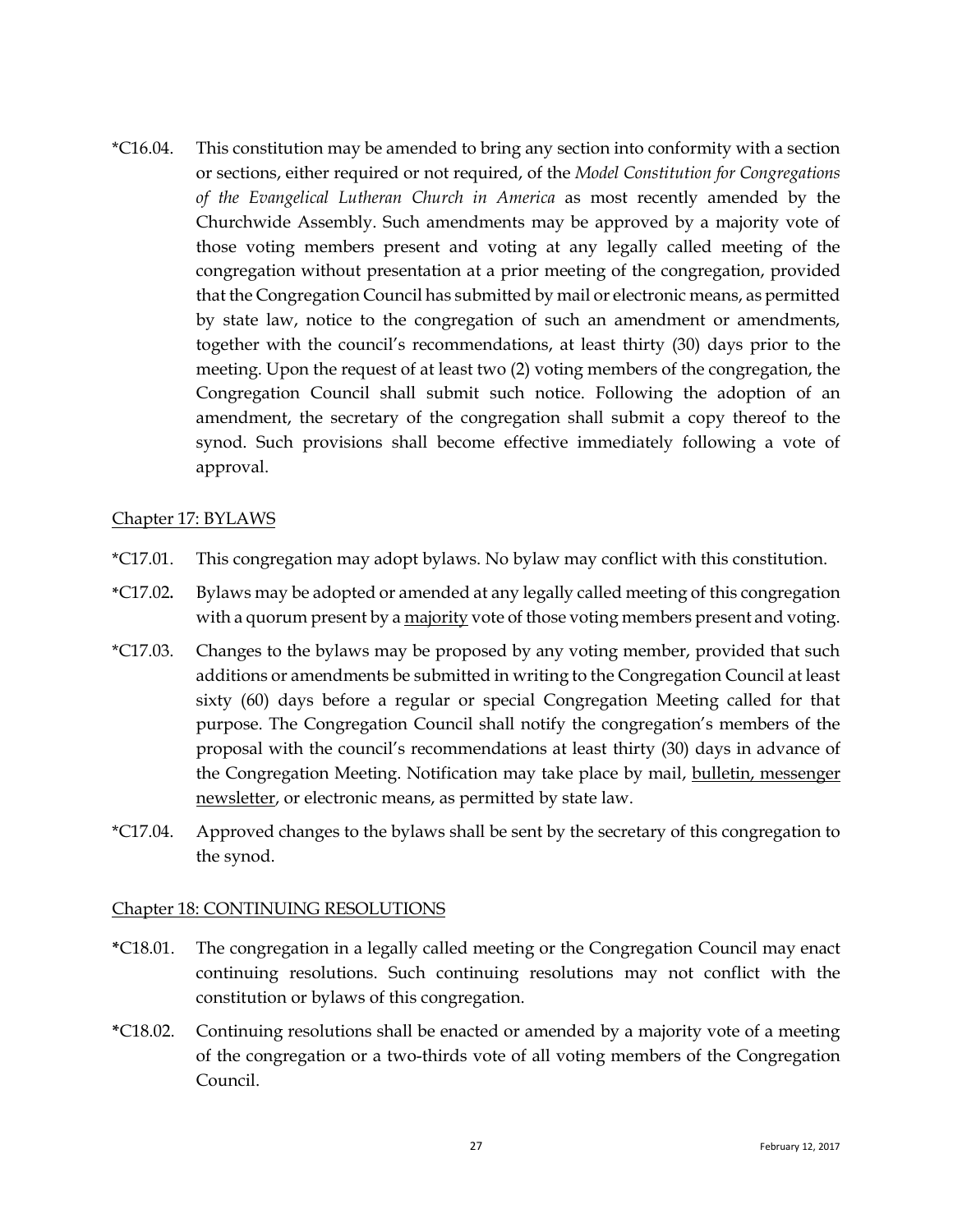[C18.03.] Continuing resolutions made by the Congregation take precedence and supersede continuing resolutions made by the Congregation Council.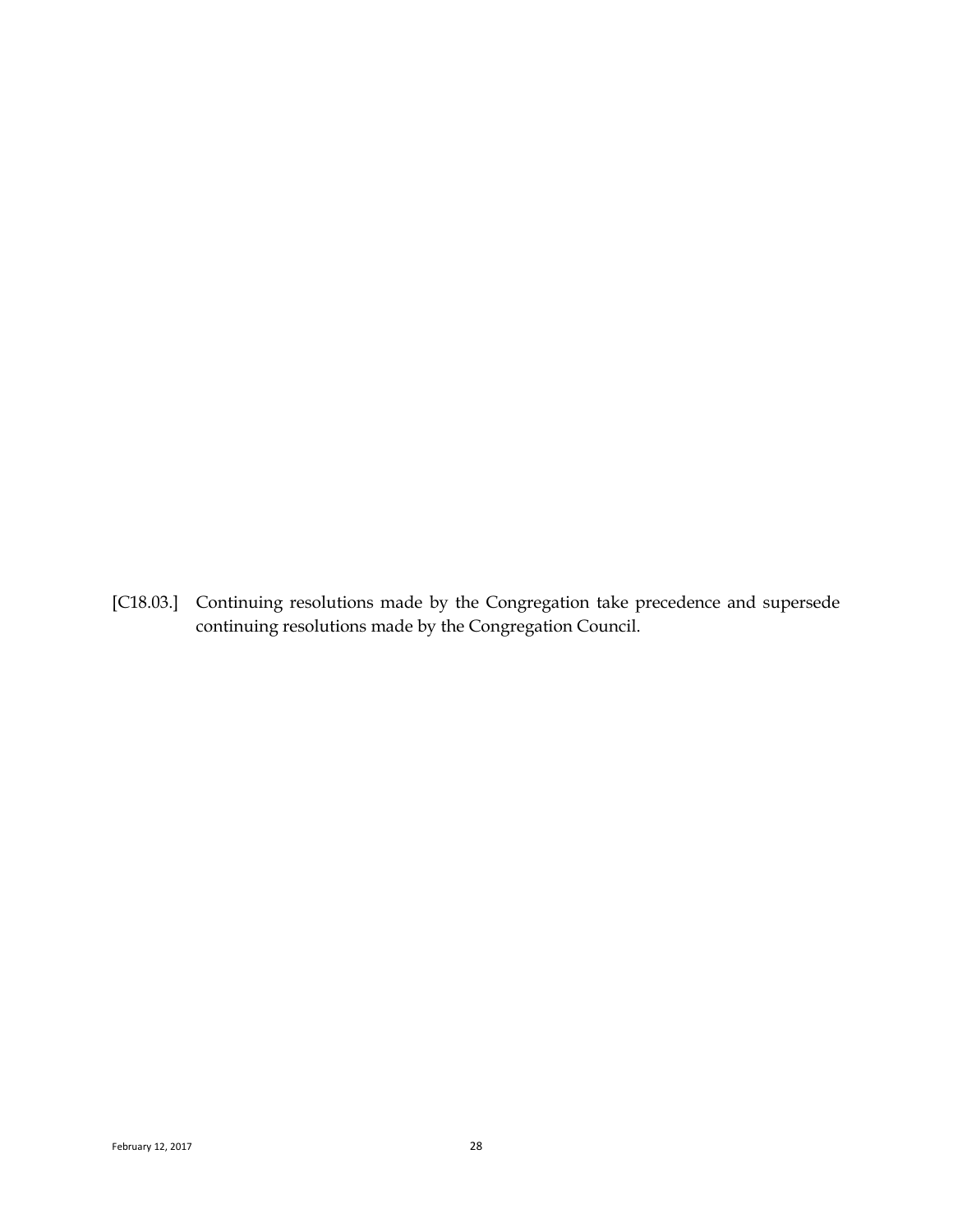#### <span id="page-30-0"></span>Chapter 19: INDEMNIFICATION

**\***C19.01. Consistent with the provisions of the laws under which this congregation is incorporated, this congregation may adopt provisions providing indemnification for each person who, by reason of the fact that such person is or was a Congregation Council member, officer, employee, agent, or other member of any committee of this congregation, was or is threatened to be made a party to any threatened, pending, or completed civil, criminal, administrative, arbitration or investigative proceeding.

#### **\*\*\*\*\*\*\*\*\*\*\*\*\*\*\*\*\*\*\*\***

This constitution was approved on August 23, 2015 and ratified on November 15, 2015. It will become effective on January 1, 2016.

\_\_\_\_\_\_\_\_\_\_\_\_\_\_\_\_\_\_\_\_\_\_\_\_\_\_\_\_\_\_\_\_ \_\_\_\_\_\_\_\_\_\_\_\_\_\_\_\_\_\_\_\_\_\_\_\_\_\_\_\_\_\_\_\_

Robert Doty David F. Denes Congregation President Secretary of Council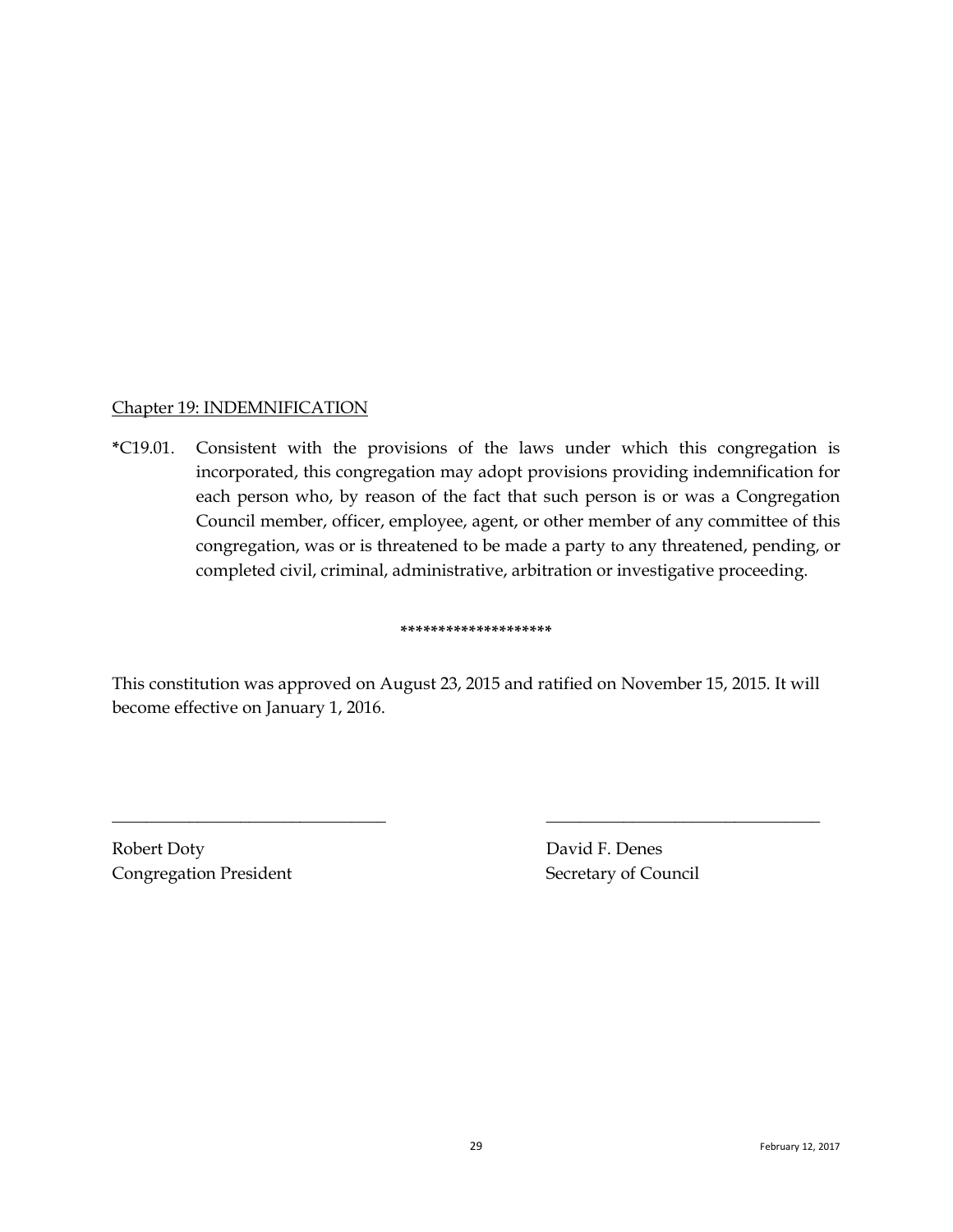# <span id="page-31-0"></span>**CHRIST THE KING EVANGELICAL LUTHERAN CHURCH**

# **TWINSBURG, OHIO**

# **BYLAWS** <sup>4</sup>

### <span id="page-31-1"></span>C4.04.01: CHURCH ORGANIZATION STRUCTURE

The following core ministries shall be a continuing part of the life and organization of Christ the King Evangelical Lutheran Church. Each ministry shall have representation on the Congregation Council through a designated member of the Council chosen by Council at a regularly scheduled meeting.

> Congregational Care Ministry Endowment Ministry Education Ministry Evangelism Finance Ministry Mutual Ministry Outreach/Social Ministry Property Ministry Stewardship Ministry Worship and Music Ministry

Ministry leaders do not have to be members of Council but must be voting members of the Congregation in good standing. Ministry leaders are chosen annually by a majority vote of ministry group members at a regularly scheduled meeting. Ministry leaders shall be approved by the Congregation Council each year. Failing such Council approval, the ministry group shall elect a new candidate leader for Council approval. Non-members may serve on congregational ministries, but leaders must be members in good standing.

Additions, changes or deletions of noncore ministry groups, committees, task forces and other organization groups shall occur under the guidance of the Congregation Council, as long as they are not in conflict with the mission of the congregation.

### <span id="page-31-2"></span>C8.05.01: REMOVAL FROM MEMBERSHIP ROLLS

As noted in the Constitution (\*C8.05.e), membership in the Congregation shall be terminated due to inactivity. Inactivity is hereby defined to be no record of having communed and having made a financial contribution in the preceding twenty-four (24) months. The Congregation Council may

 $\overline{a}$ 

<sup>4</sup> The entire section of Bylaws is specific to our congregation, Christ the King Evangelical Lutheran Church.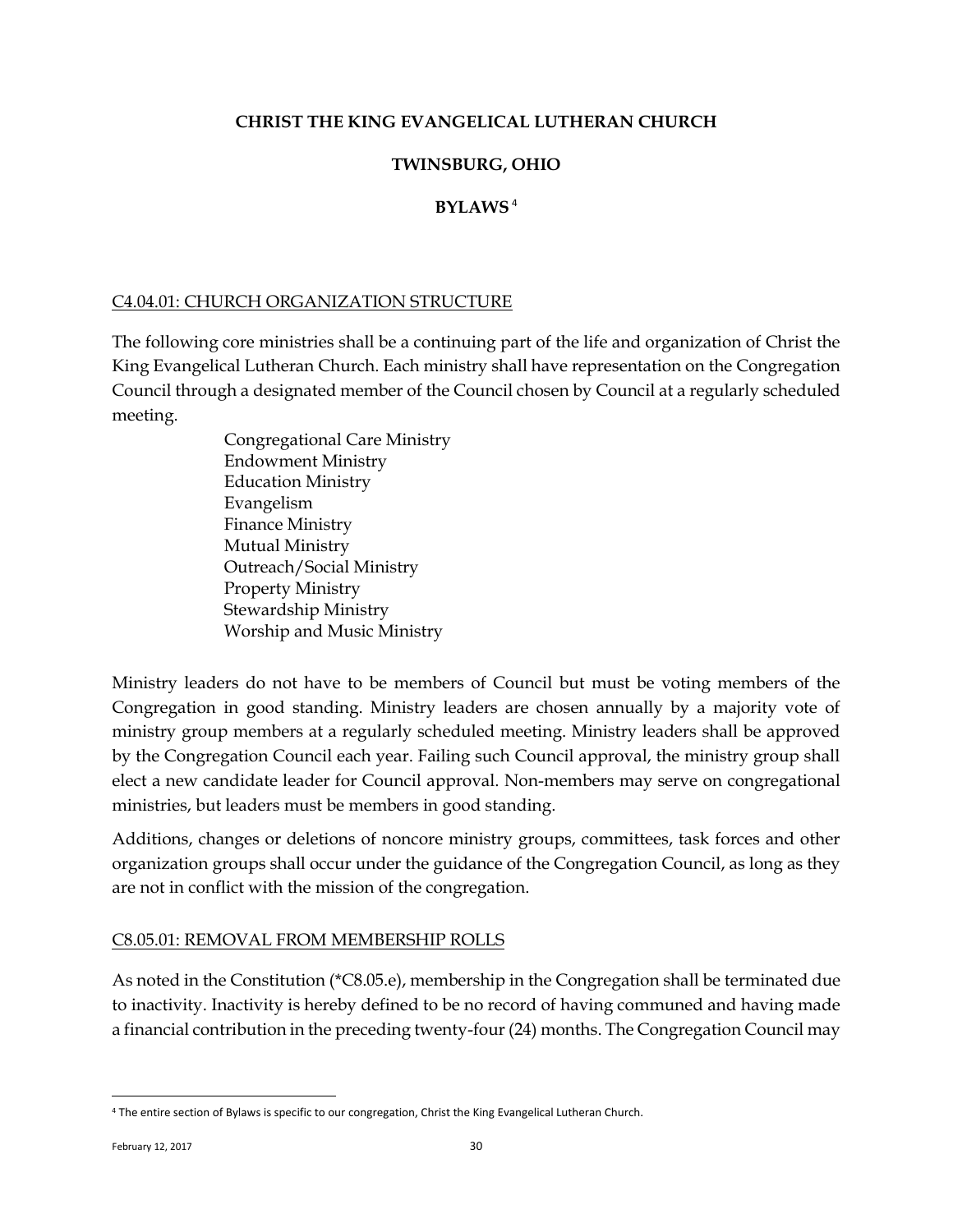act to remove such members from the active membership roll by continuing resolutions as part of its authority and responsibility in the Constitution (C12.07).

## <span id="page-32-0"></span>C11.01.01: OFFICER RESPONSIBILITY

As noted in the Constitution (C11.01), the officers of the Congregation shall be president, vice president and secretary. The primary duties of the officers include, but are not limited to, those noted below:

President: Prepares agenda and leads all Congregation and Council meetings.

- Vice President: Performs duties of President in their absence.
- Secretary: Keeps accurate minutes of all meetings of the Congregational and Council meetings and is responsible for their future preservation. Prepares all official correspondence on meetings on behalf of the Congregation and Council.

#### <span id="page-32-1"></span>C12.05.01: TREASURER

The Treasurer shall keep the books of account of the Congregation, shall receive from the Financial Secretary records of all funds received and disburse funds according to the policies established by the Congregation Council. The Treasurer shall make written monthly reports for the Congregation Council and Finance Ministry and annually to the Congregation of all financial transactions and indebtedness, if any, on behalf of the Congregation.

The Treasurer shall be a voting member of the Congregation in good standing. The Treasurer shall be a member of and elected biennially by the Finance Ministry, subject to Congregation Council approval. Failing such Council approval, the Finance Ministry shall elect a new Treasurer candidate for Council approval.

### <span id="page-32-2"></span>C12.05.02: FINANCIAL SECRETARY

The Financial Secretary shall keep a record of all income and commitments from contributing members and other sources. Summary reports shall be made monthly to the Stewardship Ministry, Finance Ministry and Congregation Council. Individual giving reports shall be made quarterly to each contributing member.

The Financial Secretary shall be a voting member of the Congregation in good standing. The Financial Secretary shall be a member of and elected biennially by the Stewardship Ministry, subject to Congregation Council approval. Failing such Council approval, the Stewardship ministry shall elect a new Financial Secretary candidate for Council approval.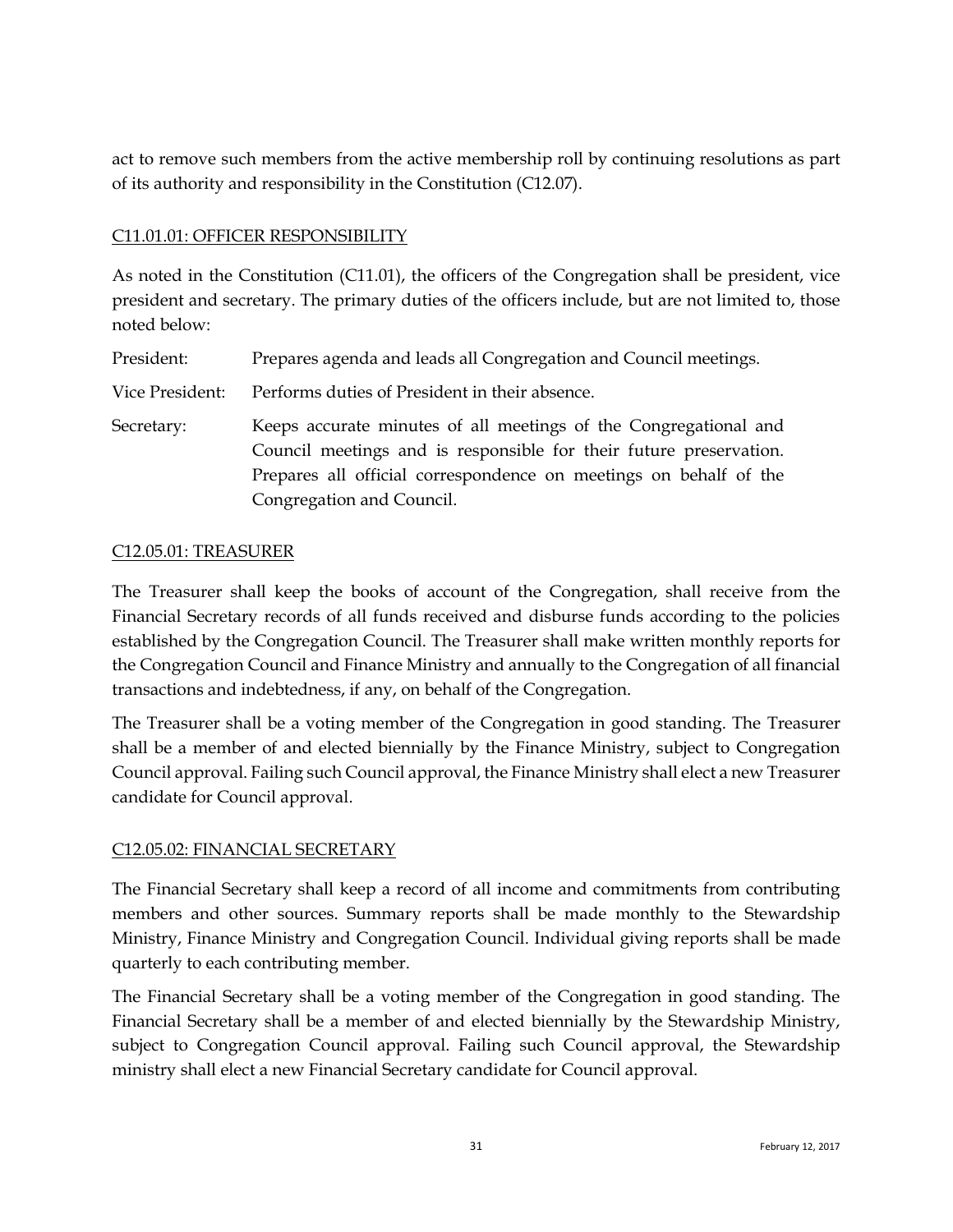### <span id="page-33-0"></span>C13.06.01: ENDOWMENT MINISTRY

The Endowment Ministry shall consist of five (5) voting members, one appointed annually by the Congregation Council from its own membership and four (4) elected from the congregation on a staggered basis for four (4) year terms by the congregation at its annual meeting. A ministry member must be confirmed, communing and contributing member of Christ the King Evangelical Lutheran Church for no less than two (2) years prior to election. Members are limited to two consecutive terms. The Pastor shall serve as a non-voting advisory member. Actions of the ministry must be agreed to by at least three of the voting members. The ministry shall meet at least two (2) times per year.

The Congregation Council shall have the authority to appoint members the ministry to fill vacancies that occur in the ministry. The term of the appointment shall be until the end of the year. This includes the authority upon establishment of the ministry to appoint the initial five (5) members to the ministry who will serve until the next Congregation Meeting.

The duties of the ministry are:

- 1. To establish the Christ the King Evangelical Lutheran Church Endowment Funds: with the initial funds being the General Endowment Fund and the Lestor Trust Endowment Fund, and to create additional Funds as may be needed to fulfill specific requirements of donors.
- 2. To develop and implement a plan for the management and growth of invested funds consistent with the goals and purposes of Christ the King Evangelical Lutheran Church.
- 3. To determine and fulfill policies and procedures for the soliciting, processing and disposition of grant requests in accordance with the requirements and limitations of the various Funds. A complete list of grants will be presented to the Church Council for approval prior to disposition. The Church Council may veto any specific grant request by a two-thirds majority vote. A written explanation for denial must be presented to the Endowment Ministry and to the Congregation at its next general meeting.
- 4. To educate the congregation about the Funds, promote the Funds and solicit donations in an appropriate manner.
- 5. To report at least annually to the congregation new gifts, investment returns earned by the Fund, the size of the Funds, details of specific grants given, a list of all grant requests and disposition on requests.
- 6. To assist donors in the process of making gifts to the Funds.
- 7. To establish policies and procedures for accepting or rejecting proposed gifts by donors.
- 8. To act as the designated investment advisor for the Christ the King Evangelical Lutheran Church Endowment Funds with respect to all operational matters, including requests for distribution from the Funds.